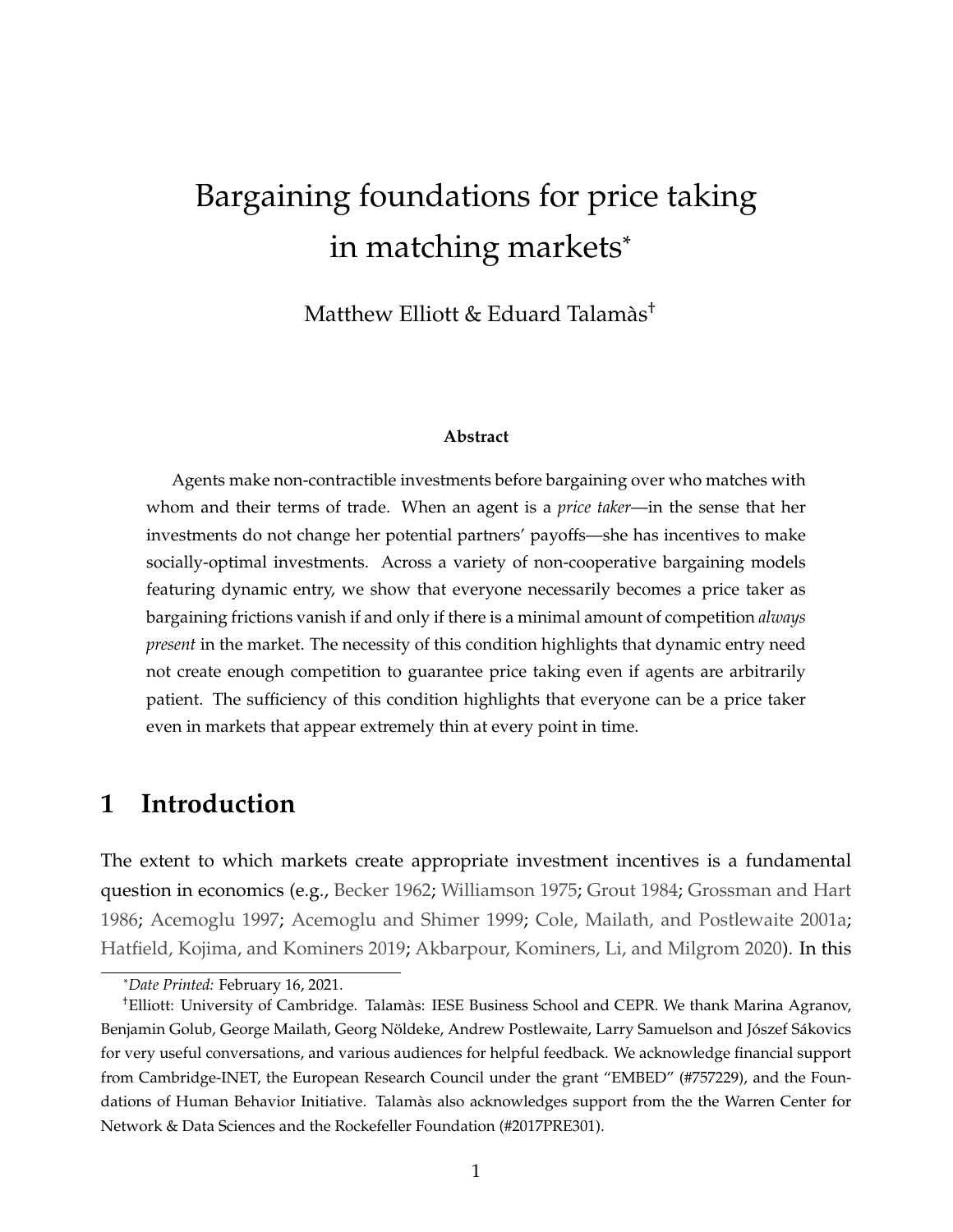paper, we investigate the conditions under which agents are *price takers* in dynamic decentralized matching markets—in the sense that their investment choices before entering the market do not affect the prices that they face once they enter the market. When this is the case, everyone is the residual claimant on the returns of her investments, so private and social incentives to invest are perfectly aligned (e.g., [Rogerson](#page-32-0) [1992;](#page-32-0) [Makowski and Ostroy](#page-32-1) [1995;](#page-32-1) [Nöldeke and Samuelson](#page-32-2) [2015\)](#page-32-2).

Guaranteeing that everyone is a price taker in matching markets without dynamic entry generally requires extremely thick markets containing infinitely many agents of each type (e.g., [Leonard](#page-32-3) [1983,](#page-32-3) [Gretsky, Ostroy, and Zame](#page-31-3) [1999,](#page-31-3) [Cole, Mailath, and Postlewaite](#page-30-5) [2001b;](#page-30-5) [Elliott](#page-31-4) [2015\)](#page-31-4). In contrast, we consider markets featuring dynamic entry, and we show that everyone necessarily becomes a price taker as bargaining frictions vanish if and only if there is a minimum amount of competition *always present* in the market. For example, in our benchmark model—in which there are arbitrarily many different types of agents and at most one match (consisting of two agents of different types) can form in each period—the relevant condition is that there are always at least two agents of each type present in the market. More generally, the relevant condition is that the stock of agents of any given type in the market is always strictly larger than the flow of this type of agents out of the market.

A core insight from the literature considering investment incentives, derived from results across a variety of settings (e.g., [Grossman and Hart](#page-31-1) [1986;](#page-31-1) [Hart and Moore](#page-31-5) [1990;](#page-31-5) [Hosios](#page-31-6) [1990\)](#page-31-6), is that how surplus is shared in equilibrium ex post drives investment incentives ex ante. This means that, fixing the investment choices of others, the bargaining environment or rule for dividing surplus impacts an individual's investment incentives. We show this is not true across a range of bargaining environments in dynamic markets (with agents coming and going) as long as there is always a minimal amount of competition present. As is standard, we find that payoffs vary with bargaining power and the details of the bargaining protocol. For example, in the context of labor markets, as workers become more patient relative to firms, their wages increase. But, irrespective of this and in contrast to the received wisdom, when a minimal amount of competition is always present, we find that everyone is the residual claimant on the returns from their investments in the limit as bargaining frictions vanish.

On the one hand, the fact that the presence of a minimal amount of competition in each period is necessary to guarantee price taking highlights that dynamic entry per se does not create enough competition to ensure that agents are price takers as frictions vanish. In particular, in our non-cooperative bargaining framework, the prospect of future competition is not a perfect substitute for present competition even if agents are arbitrarily patient. As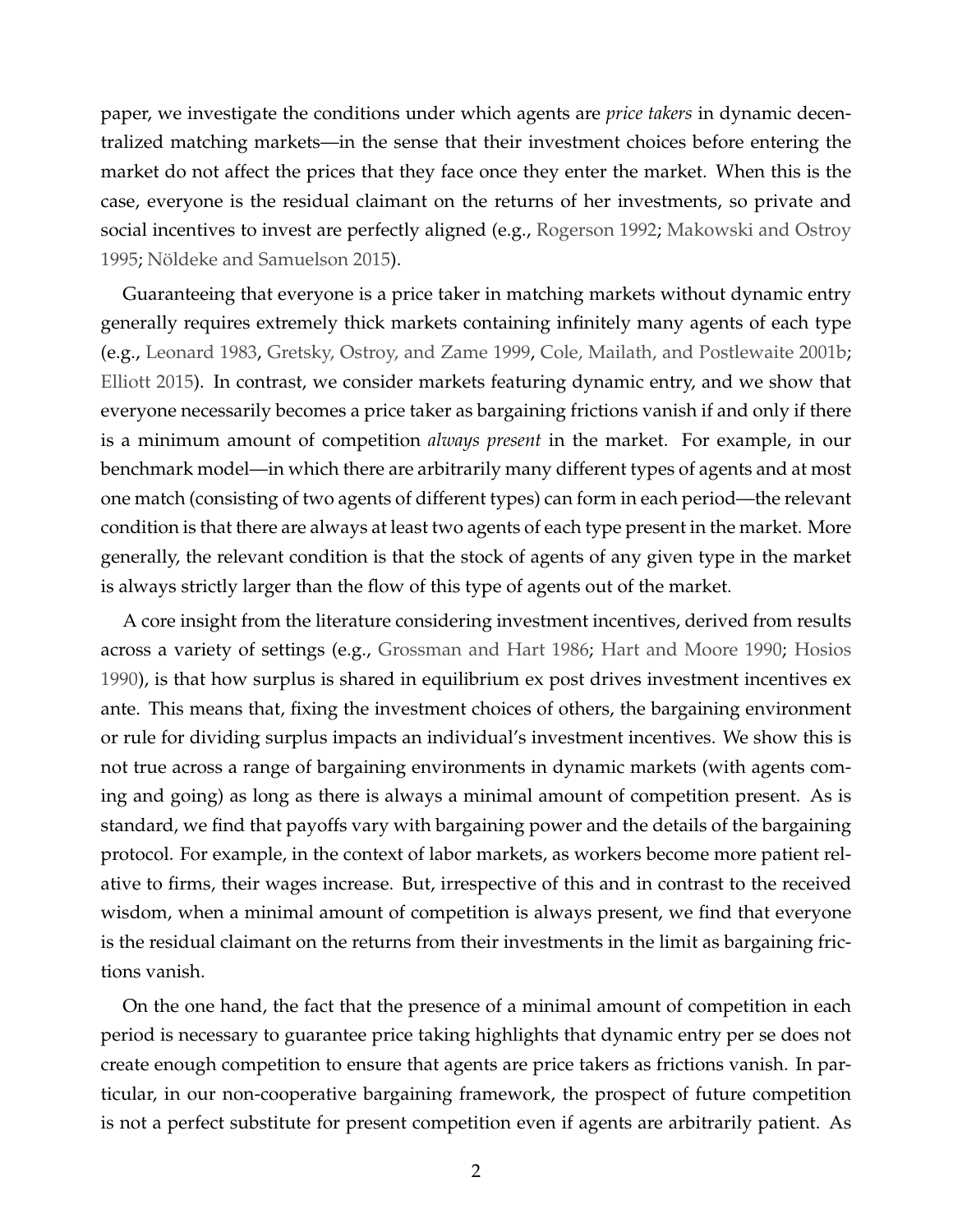we illustrate with an example in section [2.2,](#page-5-0) this is because—when the minimal amount of competition is not always present—agents can obtain monopoly rents by waiting to match in periods in which this competition is not present.

On the other hand, the fact that the presence of a minimal amount of competition in each period is sufficient for price taking highlights that everyone can be a price taker even in markets that appear extremely thin at every point in time. To gain intuition for this result, consider an agent who invests differently from all her fellow agents of the same type. Consider first her bargaining position against agents with whom she generates more surplus than her fellows: As long as there is always a minimal amount of competition between these agents, she can play them off to make sure that they do not appropriate these potential gains. Second, consider her bargaining position against agents with whom she generates less surplus than her fellows: As long as she always faces a minimal amount of competition, they can ignore her without any payoff consequences, so they won't appropriate these potential losses either.

Our results suggest that thickness and fluidity of a market can play an important role in determining its competitiveness and efficiency. When agents of a certain type are rare and only come along infrequently, the minimal competition that we identify will not always be present, in which case agents may not be able to fully appropriate the marginal returns of their investments and, as a result, may not have incentives to invest efficiently. In contrast, when there is a regular inflow of all types of agents, the minimal competition requirements that we identify are naturally satisfied, and everyone's investments will maximize social surplus given others' investments as bargaining frictions vanish. In particular, consistent with the observation that a recent decline in US labor market fluidity has significantly reduced productivity (e.g., [Decker, Haltiwanger, Jarmin, and Miranda](#page-31-7) [2020\)](#page-31-7), our findings suggest a channel by which declines in labor market fluidity can reduce investment incentives.

The main contributions of this paper to the bargaining literature are threefold. First, to the best of our knowledge, this paper is the first to provide non-cooperative bargaining foundations for the canonical price taking assumption in matching markets (e.g., [Cole, Mailath,](#page-30-5) [and Postlewaite](#page-30-5) [2001b;](#page-30-5) [Nöldeke and Samuelson](#page-32-2) [2015;](#page-32-2) [Mailath, Postlewaite, and Samuel](#page-32-4)[son](#page-32-4) [2017;](#page-32-4) [Chiappori, Salanié, and Weiss](#page-30-6) [2017;](#page-30-6) [Chiappori, Dias, and Meghir](#page-30-7) [2018;](#page-30-7) [Dizdar](#page-31-8) [2018;](#page-31-8) [Zhang](#page-33-1) [2020\)](#page-33-1). This literature considers markets featuring a continuum of *price-taking agents* on each side to turn off appropriation problems and to investigate other sources of investment inefficiencies—like coordination failures, participation constraints, and imperfect information.<sup>1</sup> While our setup and focus is somewhat different, our non-cooperative

<sup>&</sup>lt;sup>1</sup>A branch of the search and matching literature investigates investment incentives in markets that also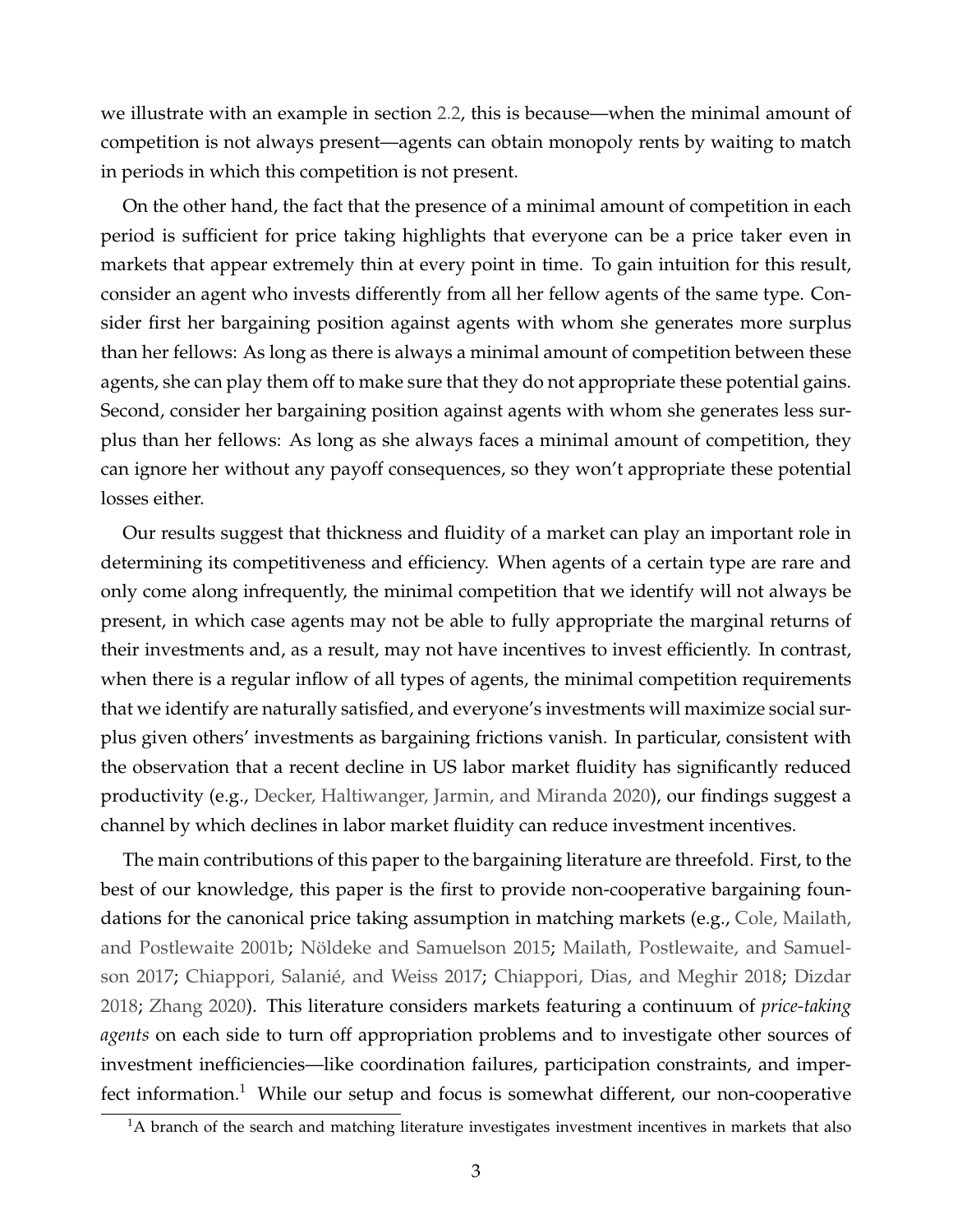bargaining foundations for price taking provide a way to gauge the conditions under which this standard competitive matching assumption is reasonable in practice.<sup>2</sup>

Second, this paper shows that considering dynamic entry significantly changes the conditions under which agents are price takers in matching markets. For example, [Leonard](#page-32-3) [\(1983\)](#page-32-3) and [Gretsky, Ostroy, and Zame](#page-31-3) [\(1999\)](#page-31-3) show that, generically, not everyone can be a price taker in finite assignment games. In the special case of unidimensional attributes and complementarities in these attributes, [Cole, Mailath, and Postlewaite](#page-30-3) [\(2001a\)](#page-30-3) provide a condition called "doubly overlapping attributes" that guarantees that everyone is a price taker in these games. In contrast, taking a non-cooperative bargaining approach and allowing for dynamic entry, we uncover a considerably less restrictive condition that is both necessary and sufficient to ensure that agents become price takers as bargaining frictions vanish without restricting attention to two-sided markets or requiring complementarities in attributes.

Finally, this paper contributes to the classical literature that investigates the extent to which the equilibrium outcomes in non-cooperative bargaining games become competitive as bargaining frictions vanish. The standard approach in this literature has been to compare the equilibrium predictions of a dynamic game as frictions vanish to the Walrasian equilibrium of an associated static economy (e.g., [Rubinstein and Wolinsky](#page-32-5) [1985,](#page-32-5) [1990;](#page-32-6) [Gale](#page-31-9) [1987;](#page-31-9) [Binmore and Herrero](#page-30-8) [1988;](#page-30-8) [Wolinsky](#page-33-2) [1988;](#page-33-2) [McLennan and Sonnenschein](#page-32-7) [1991;](#page-32-7) [de Fraja](#page-30-9) [and Sákovics](#page-30-9) [2001;](#page-30-9) [Gale and Sabourian](#page-31-10) [2005;](#page-31-10) [Dávila and Eeckhout](#page-30-10) [2008;](#page-30-10) [Lauermann](#page-32-8) [2013;](#page-32-8) [Polanski and Vega-Redondo](#page-32-9) [2018;](#page-32-9) [Elliott and Nava](#page-31-11) [2019\)](#page-31-11). Convergence to a Walrasian equilibrium in matching markets is neither necessary nor sufficient for creating good investment incentives, given others' investments. In contrast, we ask a complementary question: Do agents become price takers as frictions vanish—in the sense that the prices that each agent faces once she enters the market are unaffected by her investment choices? When agents are price-takers in this sense they are the residual claimants on their investments and have private investment incentives, given others' investments, that are aligned with social incentives.

#### **Roadmap**

The rest of this paper is organized as follows. Section [2](#page-4-0) illustrates the main ideas of this paper with a relatively simple example. Section [3](#page-8-0) describes the benchmark model and section

feature a continuum of agents on each side; see for example [Acemoglu and Shimer](#page-30-2) [\(1999\)](#page-30-2) and [Bester](#page-30-11) [\(2013\)](#page-30-11).

<sup>&</sup>lt;sup>2</sup>A complementary literature considers how the holdup problem can be solved in bilateral matching settings even if agents are not price takers (e.g., [Gul](#page-31-12) [2001;](#page-31-12) [Che and Sákovics](#page-30-12) [2004\)](#page-30-12).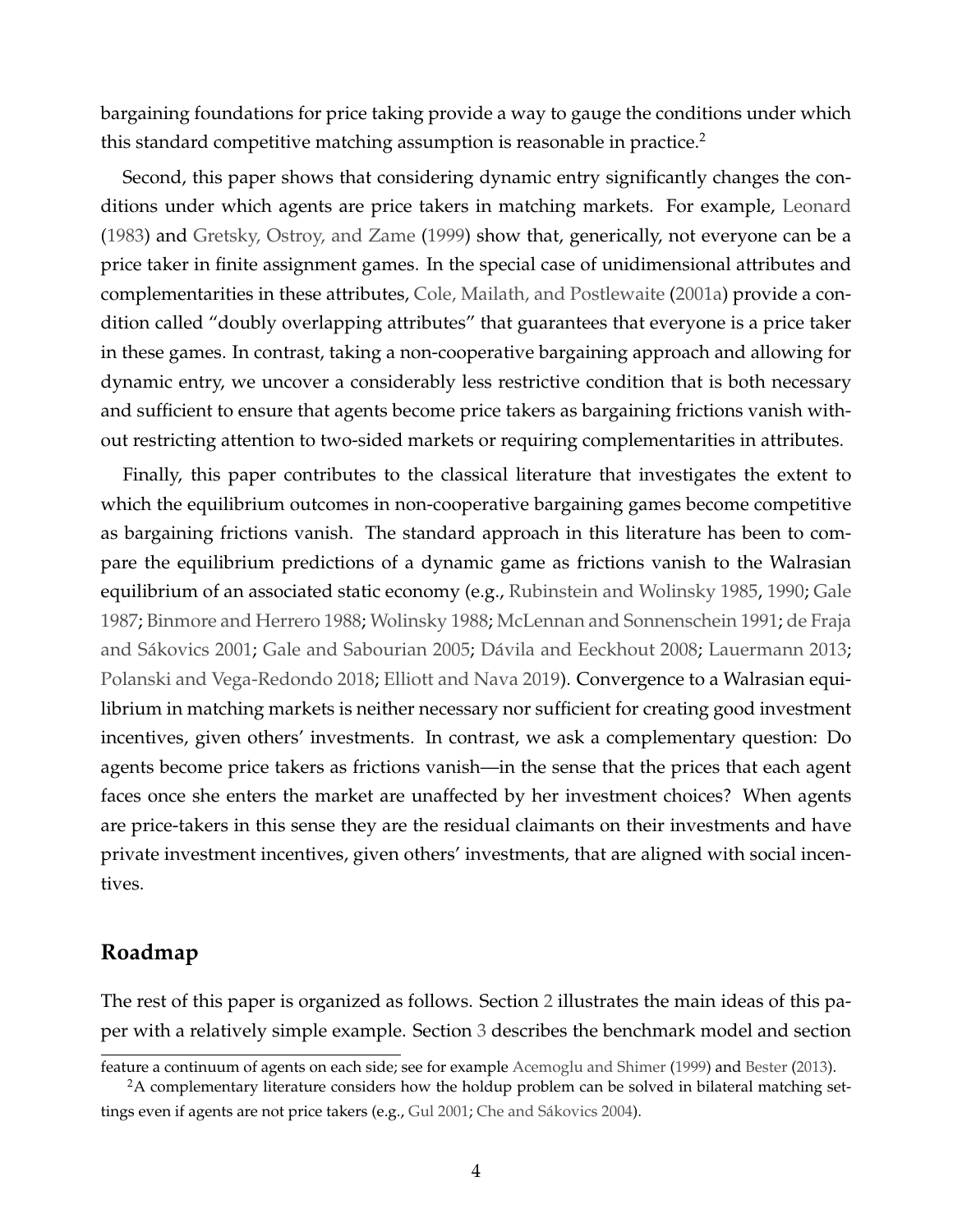[4](#page-12-0) presents our main result. Finally, section [5](#page-15-0) discusses how this result extends beyond our benchmark model and its implications for investment efficiency.

#### <span id="page-4-0"></span>**2 Example**

Section [2.1](#page-4-1) illustrates how the lack of price taking in finite matching markets without dynamic entry can lead to a holdup problem. Section [2.2](#page-5-0) illustrates how the existence of a minimal amount of competition in every period is both necessary and sufficient to guarantee that agents are price takers—and hence that holdup is not a problem—in the limit as frictions vanish.

#### <span id="page-4-1"></span>**2.1 The holdup problem in a market without dynamic entry**

There are two buyers and two sellers. Each buyer can match with at most one seller, and vice versa. One agent (buyer  $b_1$ , say) can make non-contractible investments before entering the market. As [Figure 1](#page-5-1) illustrates, the surplus that  $b_1$  generates when matching with any seller depends on her investment choice, which is binary: If she chooses to *invest*, which costs her 1/2 < c < 1, then her matching surplus with each seller is 2. If she chooses to *not invest*, then she does not pay any investment cost and her matching surplus with each seller is 1. Every buyer-seller match that does not involve  $b_1$  generates 2 units of surplus. The unit surplus generated by the investment is larger than its cost  $c$ , so efficiency requires that  $b_1$  invests.

Once  $b_1$  has made her investment choice, bargaining occurs according to the following standard protocol (e.g., [Elliott and Nava](#page-31-11) [2019\)](#page-31-11). In each period  $t = 1, 2, \ldots$ , one of the four agents is selected uniformly at random to be the proposer. If the selected agent has already left the market in a previous period, no actions are taken and no one matches in this period. Otherwise, the proposer chooses one agent on the other side of the market, and makes her a take-it-or-leave-it offer to share their gains from trade. The receiver of this offer then either accepts it, in which case the pair match and leave the market with their agreed shares; or rejects it, in which case no one matches in this period. The bargaining friction is that agents are impatient. We focus on the case in which this friction vanishes (agents' common discount factor δ goes to 1), and on strategies that only condition on the *Markov state*, which consists of the set of agents yet to match and the surpluses that they can generate.

Conditional on  $b_1$  investing, there is an essentially unique Markov-perfect equilibrium: Each proposer makes an acceptable offer to an agent on the other side of the market, and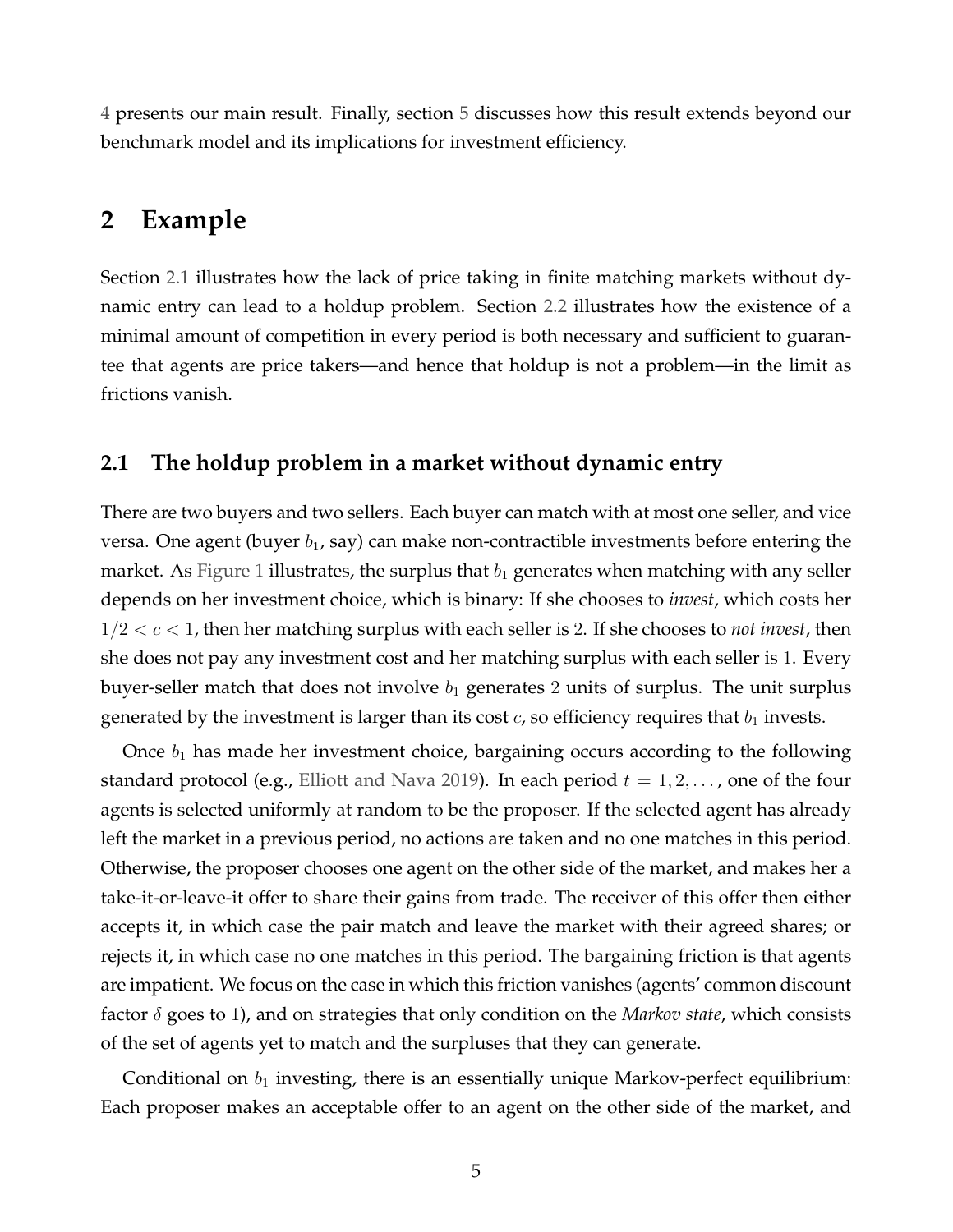<span id="page-5-1"></span>



(a) The case in which  $b_1$  does not invest. (b) The case in which  $b_1$  invests.

Figure 1: Thick and thin links correspond to matching surpluses 2 and 1 respectively.

everyone's payoffs converge to 1 as  $\delta$  goes to  $1.^3$  As we show in Appendix [A,](#page-20-0) when  $b_1$  does not invest, she can wait for  $b_2$  to leave at a cost that vanishes as  $\delta$  goes to 1, at which point  $b_1$ is in a bilateral monopoly with another seller, and her unique subgame-perfect equilibrium converges to  $1/2$  as  $\delta$  goes to 1. In other words, by not investing,  $b_1$  can guarantee a limit payoff of  $1/2$ , which is larger than her limit payoff  $1 - c$  when she invests. [A](#page-20-0)ppendix A also shows that a similar problem arises with an arbitrary number  $n$  of buyers and sellers, so this example highlights how full appropriation can fail even for general-purpose investments in arbitrarily large markets without dynamic entry.

#### <span id="page-5-0"></span>**2.2 The holdup problem in a market with dynamic entry**

The above example illustrates a potential source of holdup in matching markets: An agent that underinvests has the possibility of waiting until she is in a bilateral monopoly, at which point she can share the surplus losses generated by her underinvestment. This suggests that this problem might be ameliorated when new buyers and sellers enter the market over time. We now describe an example that illustrates the conditions under which this is indeed the case.

Consider the following modification of the game described above: At the beginning of each period, if there are no agents left in the market, a new buyer-seller pair enters with probability 1 and, if one buyer-seller pair is left in the market, a new buyer-seller pair enters with probability  $0 \leq \rho \leq 1$ . This process of dynamic entry ensures that there are always either one or two buyer-seller pairs in the market and, when  $\rho > 0$ , that there is always

<sup>3</sup> In fact, the concept of *iterated conditional dominance*—which solves [Rubinstein'](#page-32-10)s [\(1982\)](#page-32-10) canonical alternating-offers game (e.g., [Fudenberg and Tirole,](#page-31-13) [1991,](#page-31-13) page 128)—also pins down the payoffs in this case.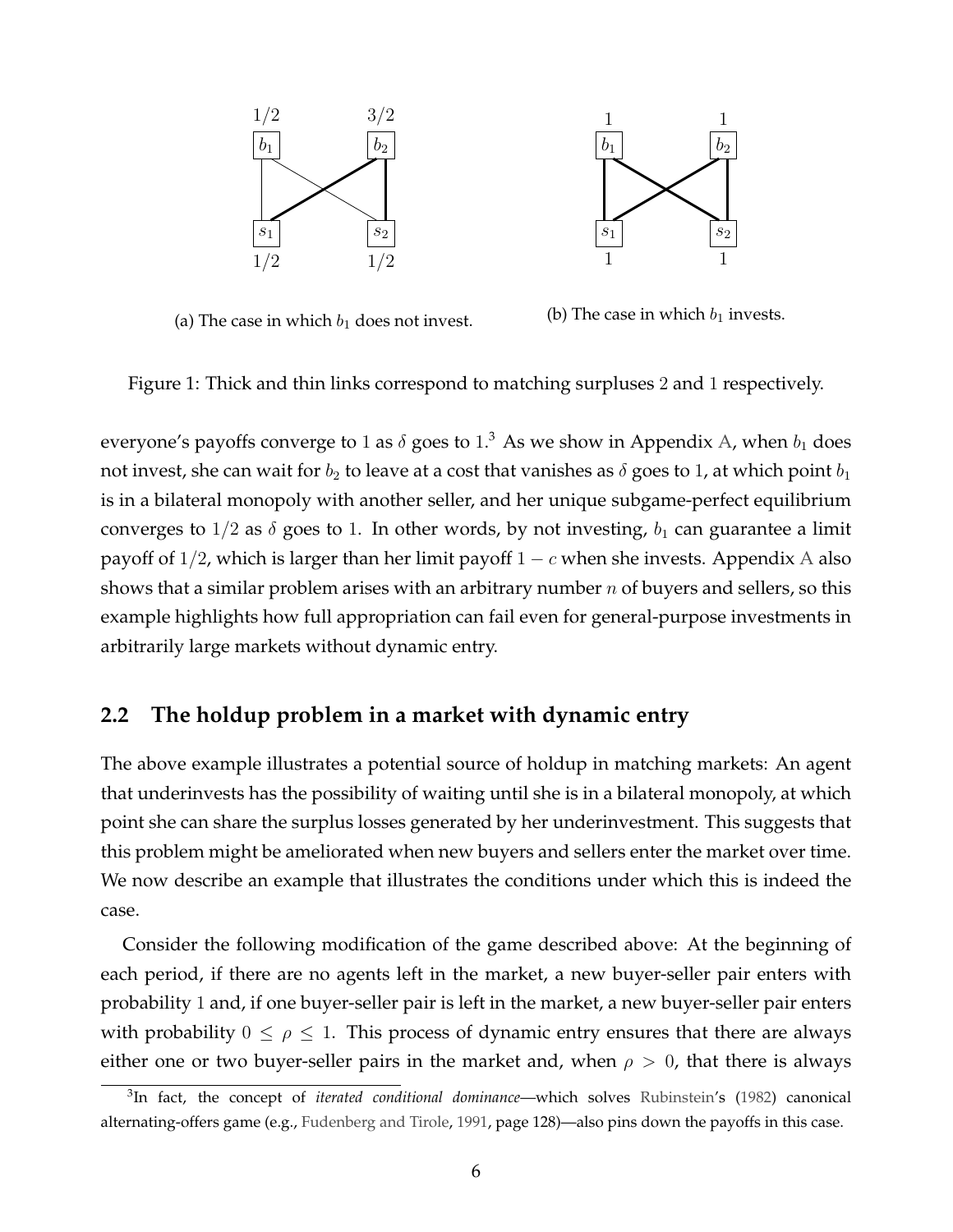<span id="page-6-0"></span>

Figure 2: The two states in which non-investor  $b_1$  is active. Conditional on no match occurring in a state 1 period, the market moves to state 2 with probability  $\rho$ . Conditional on no match occurring in a state 2 period, the market stays in state 2 with probability 1.

a strictly positive probability that there will be two buyer-seller pairs in the market in the future. Every buyer-seller match that does not involve  $b_1$  still generates 2 units of surplus, while every buyer-seller match that involves  $b_1$  generates 1 unit of surplus if  $b_1$  does not invest and 2 units of surplus if  $b_1$  invests.

As above, when  $b_1$  invests, in every Markov-perfect equilibrium, every proposer makes an acceptable offer to an agent on the other side of the market, and everyone's payoff converges to 1 as  $\delta$  goes to 1. Consider now the case in which  $b_1$  does not invest. We describe an equilibrium in which  $b_1$  (essentially) only matches when she is the only buyer in the market, and the sellers' limit payoffs while  $b_1$  is in the market are strictly below 1. In particular, as long as  $\rho < 1$ —so that it is *not* guaranteed that there will be two buyers and two sellers in the market at *every* point in time— $b_1$ 's investment lifts the sellers' limit payoffs while she is in the market.

There are four different Markov states: The state 1 in which  $b_1$  is the only buyer in the market, the state 2 in which two buyers, including  $b_1$ , are in the market, and the two states in which  $b_1$  has already matched and there are one and two buyer-seller pairs in the market, respectively. [Figure 2](#page-6-0) illustrates the two states in which  $b_1$  is active.<sup>4</sup> Letting w denote everyone's expected equilibrium payoff at the beginning of a period in which  $b_1$  has already matched, we have  $w = \frac{1}{4}$  $\frac{1}{4}(2 - \delta w) + \frac{3}{4}\delta w$ . In particular, in this case, everyone's payoff converges to 1 as  $\delta$  goes to 1. Under the following equilibrium bargaining strategies, the deviator successfully obtains monopoly power by (essentially) waiting to match until she is in a bilateral monopoly: In state 1, the two active agents make acceptable offers to each other. In state 2:

<sup>&</sup>lt;sup>4</sup>We refer to the agents other than  $b_1$  as  $b_2$ ,  $s_1$  and  $s_2$ , even if the identity of these agents can be different in different periods.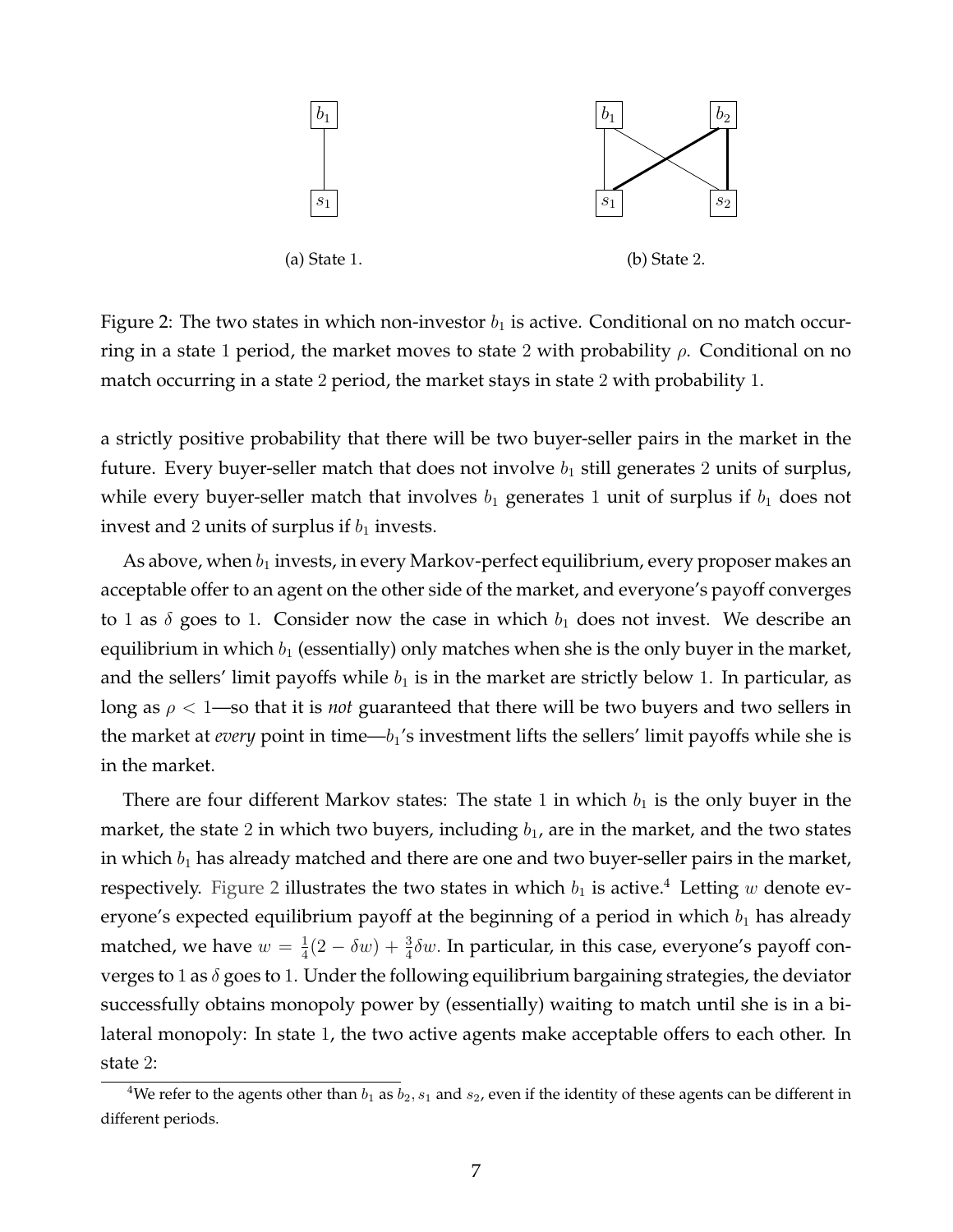<span id="page-7-0"></span>

Figure 3: Sellers' limit equilibrium payoff  $v_s^*(\rho)$  while  $b_1$  is in the market conditional on  $b_1$ not having invested.

- (i) When  $b_1$  is selected to be the proposer, with (small) probability  $0 < \pi < 1$  she makes an acceptable offer to one of the sellers (selected uniformly at random). With the remaining probability  $1 - \pi$ , she delays (i.e., makes an unacceptable offer).
- (ii) When  $b_2$  is selected to be the proposer, she makes an acceptable offer to one of the sellers (selected uniformly at random), and when a seller is selected to be the proposer, she makes an acceptable offer to  $b_2$ .

We write down the system of equations that characterizes the payoffs under these strate-gies in Appendix [B,](#page-24-0) and we verify that, for any given  $0 \le \rho \le 1$ , there exists a threshold discount factor  $\bar{\delta}(\rho) < 1$  such that, when  $\delta > \bar{\delta}(\rho)$ , this strategy profile is a subgame-perfect equilibrium. As  $\delta$  goes to 1, the probability  $\pi$  that buyer  $b_1$  matches in state 2 converges to 0. [Figure 3](#page-7-0) illustrates the limit payoff of the sellers while  $b_1$  is active.

This example shows that dynamic entry does not necessarily ensure that everyone becomes a price taker as bargaining frictions vanish if a minimal amount of competition is not guaranteed at all times—in this case, at least two buyers and two sellers always present in the market. When sufficient competition is guaranteed (i.e.,  $\rho = 1$ ), the sellers' payoffs are independent of  $b_1$ 's investment decision. Hence  $b_1$  is a price taker and the residual claimant on the returns of her own investments. We now turn to formalizing—in a substantially more general framework nesting this example—that guaranteeing the presence of a minimal amount of competition at every point in time is indeed sufficient to ensure that everyone becomes a price taker as bargaining frictions vanish.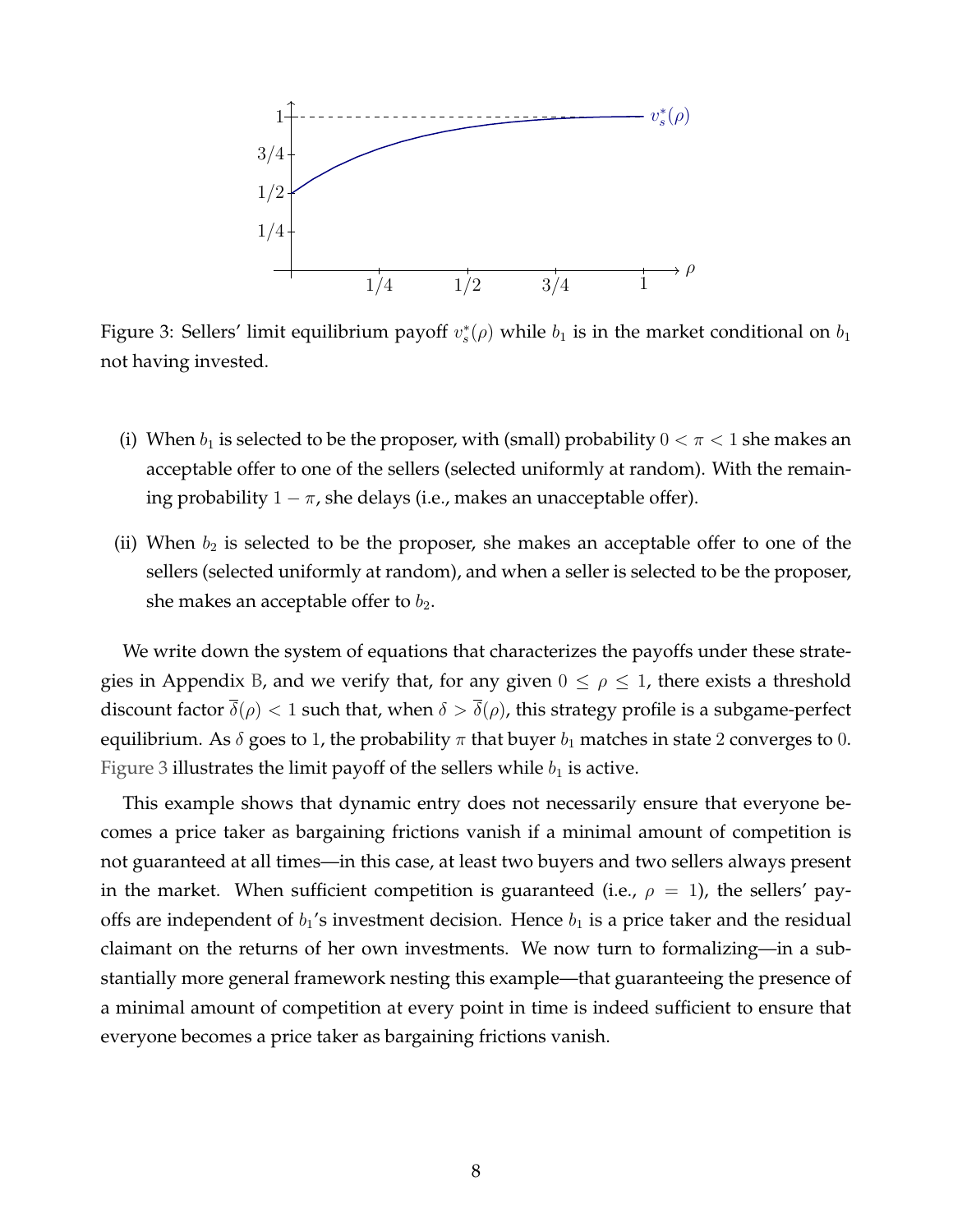### <span id="page-8-0"></span>**3 Non-cooperative bargaining framework**

There is a finite set N of types of agents. The surplus that an agent of type  $i$  and an agent of type  $j$  can generate by matching is  $s_{ij}.^5$  We interpret these matching surpluses as resulting from non-contractible investments that each agent must make before entering the market, and we are interested in understanding agents' incentives to deviate from these investments. Towards this goal, in this section we describe a benchmark in which no one deviates from these investments. This benchmark generalizes the bargaining model in [Talamàs](#page-33-3) [\(2020\)](#page-33-3) by relaxing the assumption that there are always the same number of agents of each type in the market.<sup>6</sup> While it is common to assume stationarity for tractability, this assumption is strong when markets are relatively thin, and hence at odds with our goal of determining the limits of price taking.<sup>7</sup> After characterizing the unique equilibrium outcome in this benchmark, we describe how this equilibrium outcome is affected by an arbitrary unilateral investment deviation in section [4,](#page-12-0) and we discuss the implications of this result for investment efficiency in matching markets in section [5.](#page-15-0)

#### **3.1 The bargaining game** G

We extend a standard non-cooperative bargaining protocol in which proposers are randomly selected and make offers that are accepted or rejected. As we discuss later, our results generalize beyond this (still relatively broad) set up.

There are some key features of markets that we want to capture within our bargaining environment. Most importantly, we want to allow the exogenous inflow of agents into the market to depend on who is already in the market. It seems intuitive that if there is a severe shortage of one type of agent that this could induce a higher rate of entry for such agents and we want to allow for this possibility. Equally, when there are relatively few agents of a given type we might expect more entry by that type. Second, and in this case more for the sake of tractability, it is convenient to assume that the probability a given agent becomes the proposer is independent of which other agents are present. This also seems like a reasonable

<sup>&</sup>lt;sup>5</sup>For simplicity, we start by assuming that only pairs of agents of different types can generate any surplus. In section [5.1,](#page-15-1) we discuss how our results extend to more general matching technologies.

 $6$ While the model in [Talamàs](#page-33-3) [\(2020\)](#page-33-3) allows for coalitions of arbitrary size to form and heterogeneities in preferences and proposer probabilities, for simplicity we focus on bilateral matching and on the case in which no such heterogeneities are present.

 $7$ For dynamic foundations for this assumption in thick markets, see, for example, [Lauermann, Nöldeke,](#page-32-11) [and Tröger](#page-32-11) [\(2020\)](#page-32-11).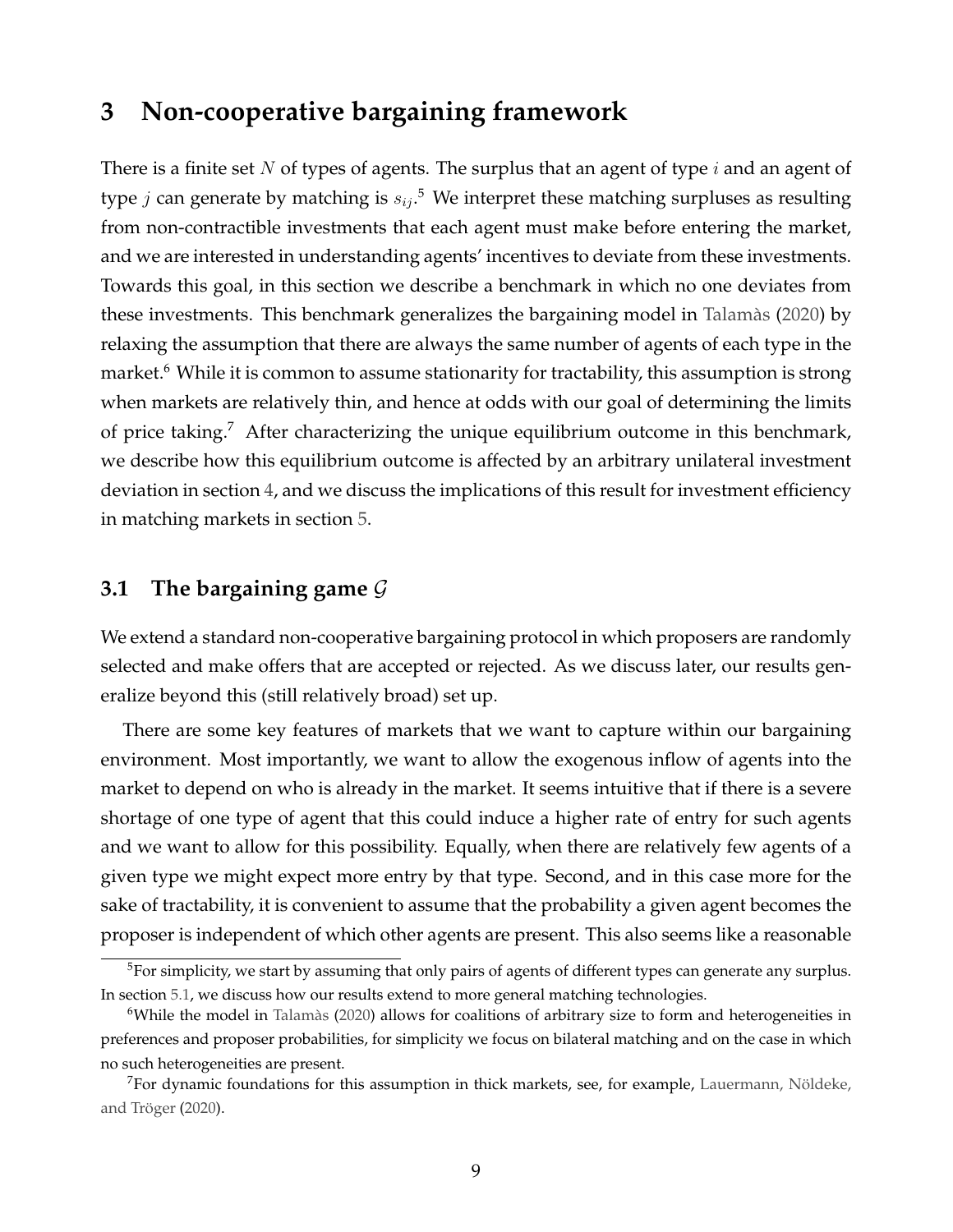benchmark.<sup>8</sup>

In order to capture these features we introduce a modelling device of bargaining slots. Upon entry, an agent is assigned at random to a bargaining slot associated with her type. We assume there is a finite number of slots for a given type, which amounts to assuming that the entry rate for a type of agent goes to zero when the market is saturated by agents of that type. However, we can pick any finite number as the bargaining slot capacity so we view this restriction as technical rather than economically substantive. The crucial thing is that the bargaining slots allow us to manage the size of the state space. Using bargaining slots also permits us to introduce heterogeneity among agents of the same type. For example, we might associate different bargaining slots with different proposer probabilities within type. Our results are robust to these kinds of extensions, but we omit them to reduce notation. Indeed, in the model presented, bargaining slots could simply be replaced by direct state dependent entry rates.

We now introduce the model formally. There is a common discount factor  $\delta < 1$ , perfect information, and common knowledge of the game. There are infinitely many periods  $t =$  $1, 2, \ldots$  For each type *i*, there are  $n_i$  *bargaining slots*. In any given period, each slot of a given type is either empty or occupied by one agent of that type. We refer to the agents occupying the slots in any given period as the *active agents* in that period, and we denote the set of slots of type *i* by  $\mathcal{L}_i$ . It will be convenient to abuse terminology by referring to an active agent that sits in slot  $\ell$  as "agent  $\ell''$ , and to the set of active agents as a subset of  $\mathcal{A} := \cup_{i\in N} \mathcal{L}_i.$ 

In each period  $t = 1, 2, \dots$ , one slot is selected uniformly at random. If the slot is empty, no match occurs in this period. Otherwise, its occupant becomes the *proposer*. The proposer chooses an active agent of another type and makes her a take-it-or-leave-it offer specifying how to split the surplus that she can generate by matching with her. The receiver of this offer either accepts or rejects. If she accepts, then they match and exit the market with their agreed shares. Otherwise, no one matches in this period.

We assume that dynamic entry ensures that there is always at least one active agent of each type, so that every agent can always choose to make an offer to an agent of any given type. The process of dynamic entry is stochastic: For each type  $i$ , at the beginning of each period in which there are  $1 \leq s \leq n_i$  empty bargaining slots of type i, a number  $s' \leq s$ of entrants of type  $i$  are randomly assigned to different empty slots of their corresponding type, where the number  $s'$  of empty slots that are filled is drawn according to a probability

 ${}^{8}$ For example, a firm might have a fixed capacity for interviewing and making offers to workers that does not depend on how many workers or vacancies there are in the market.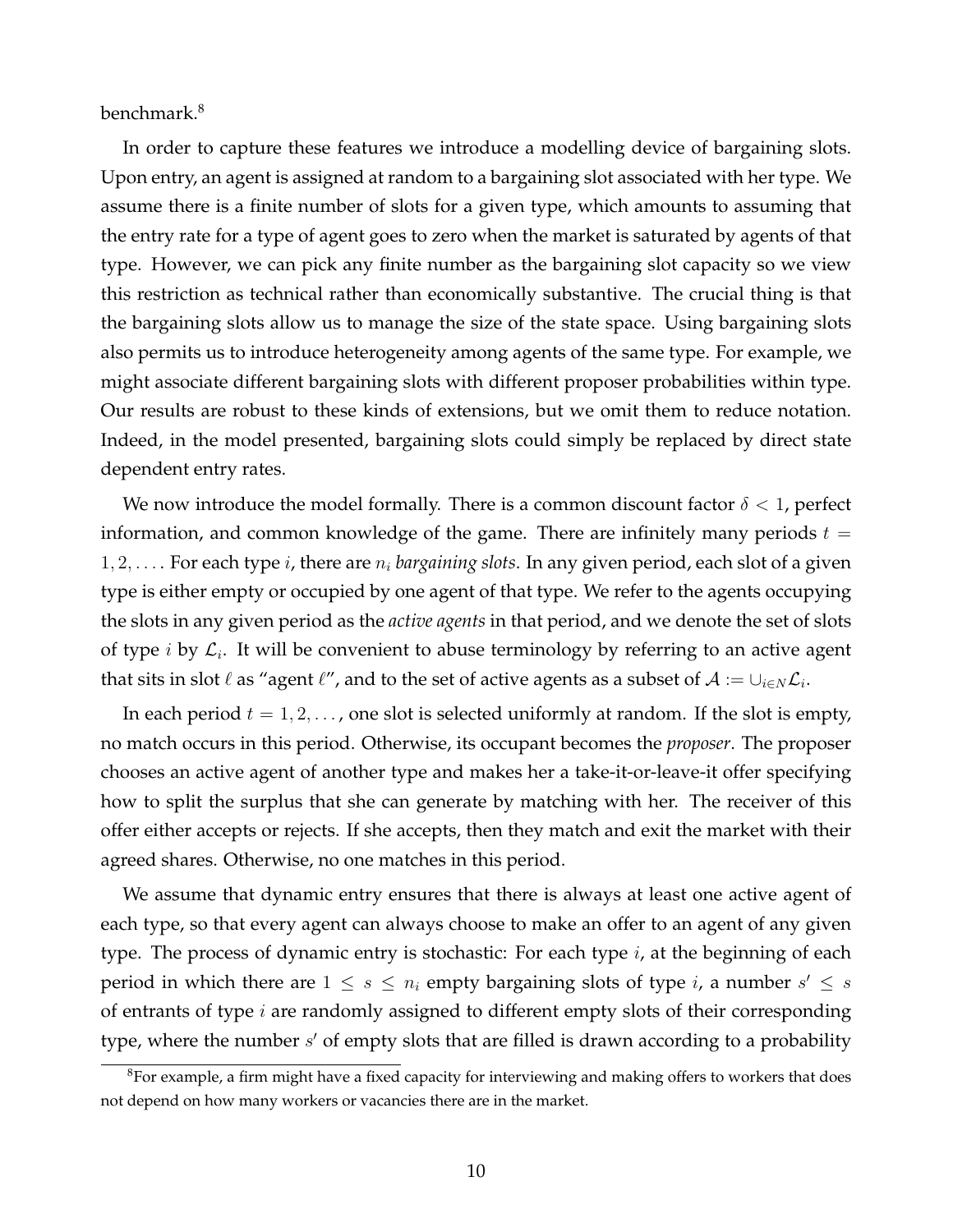distribution  $q(i, s) : \{0, 1, ..., s\} \to [0, 1].$ 

#### **3.2 Strategies and equilibrium**

The strategy  $\sigma_a$  of agent a in A specifies, for all possible histories at which she is active, the offer that she makes when she is the proposer (which consists of a slot and how much to offer to the agent occupying it), and her response after any possible offer that she can receive. We focus on Markov strategies that only condition on the *Markov state*, which specifies which slots are occupied. Formally, letting  $\mathcal{S}_i$  denote the set of all subsets of slots in  $\mathcal{L}_i$ , the set of Markov states is  $\mathcal{S}:=\prod_{i\in N}\mathcal{S}_i.$  A *Markov-perfect equilibrium* is a profile of Markov strategies  ${\{\sigma_a\}_{a \in \mathcal{A}}}$  that constitutes a Nash equilibrium in every subgame.

#### **3.3 Equilibrium characterization**

The main departure of this benchmark from the model in [Talamàs](#page-33-3) [\(2020\)](#page-33-3) is that we allow for a more general dynamic entry process that does not necessarily lead to a constant set of active agents over time, and hence leads to multiple Markov states. While this multiplicity of Markov states could potentially lead to complex equilibria that condition on how many agents of each type are in the market, in this benchmark case the equilibrium strategies are in fact insensitive to the state. Indeed, [Proposition 3.1](#page-10-0) shows that the equilibrium characterization in [Talamàs](#page-33-3) [\(2020\)](#page-33-3) remains valid in this case: There is still a unique payoff profile that is consistent with Markov-perfect equilibrium, and these payoffs are homogeneous within types and do not depend on the Markov state.

<span id="page-10-0"></span>**Proposition 3.1.** *There is a profile* w *in* R <sup>N</sup> *such that, in every Markov perfect equilibrium of* G*, the* expected equilibrium payoff of each agent of type  $i$  at the beginning of each period is  $w_i.$ 

*Proof.* Consider a Markov-perfect equilibrium, and let  $w_a(s)$  denote agent a's expected payoff at the beginning of a period in which the state is  $s$  (before any agents enter in this period). On the equilibrium path, in state s every agent a accepts every offer that gives her at least  $\delta w_a(s)$ . For each type i, let  $\overline{w}_i$  and  $\underline{w}_i$  be the maximum and minimum  $w_a(s)$  across all agents  $a$  of type  $i$ , all states  $s$ , and all Markov-perfect equilibria. Given that each agent's proposer probability is  $\frac{1}{n}$ ,

$$
\overline{w}_i \leq \frac{1}{n} \max_{j \neq i} \left( s_{ij} - \delta \underline{w}_j \right) + \frac{n-1}{n} \delta \overline{w}_i \quad \text{and} \quad \underline{w}_i \geq \frac{1}{n} \max_{j \neq i} \left( s_{ij} - \delta \overline{w}_j \right) + \frac{n-1}{n} \delta \underline{w}_i.
$$

Combining these two inequalities gives  $\overline{w}_i = \underline{w}_i$  for every type *i*. To see this, consider a type *i* for which  $\overline{w}_i - \underline{w}_i$  is largest, and let *j* maximize  $s_{ij} - \delta \underline{w}_j$ . We have that  $\overline{w}_i - \underline{w}_i \le$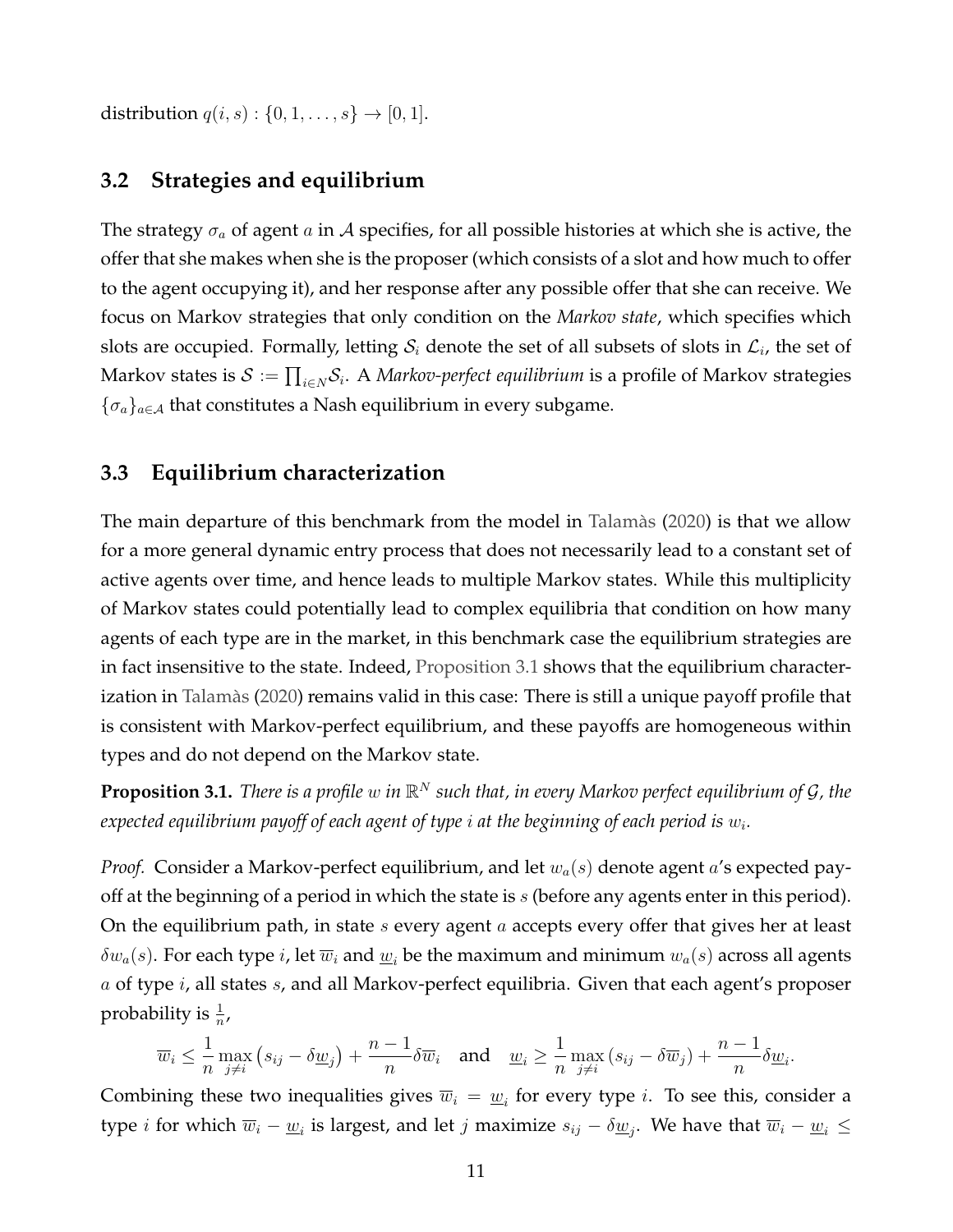1  $\frac{1}{n}(\overline{w}_j-\underline{w}_j)+\frac{n-1}{n}\delta(\overline{w}_i-\underline{w}_i)$  which implies that  $0\leq \overline{w}_i-\underline{w}_i\leq \chi(\overline{w}_j-\underline{w}_j)$  for  $\chi < 1$ , so  $\overline{w}_i=\underline{w}_i$ . Hence, in every Markov-perfect equilibrium, the equilibrium payoff  $w_a(s)$  must be the same across all agents a of type i and all states s, and these payoffs  $(w_i)_{i\in N}$  must solve

<span id="page-11-0"></span>(1) 
$$
w_i = \frac{1}{n} \max_{j \neq i} (s_{ij} - \delta w_j) + \frac{n-1}{n} \delta w_i \text{ for all } i \text{ in } N.
$$

As shown in [Talamàs](#page-33-3) [\(2020\)](#page-33-3), system [\(1\)](#page-11-0) admits a unique solution.

Our focus is on understanding the extent to which agents become price takers in this setting as the discount factor  $\delta$  goes to 1. [Corollary 3.2](#page-11-1) follows from the equilibrium characterization in [Talamàs](#page-33-3) [\(2020\)](#page-33-3), and shows that the limit equilibrium payoffs are the unique Nash credible profile, defined as follows.

 $\Box$ 

**Definition 3.1.** For every pair  $i, j \in N$  and every profile  $\theta$  in  $\mathbb{R}^N_{\geq 0}$ , let the *Nash bargaining solution*  $\alpha(ij, \theta)$  be the unique solution of

(2) 
$$
\operatorname*{argmax}_{(s_i, s_j)} s_i s_j \text{ subject to } s_{ij} \geq s_i + s_j \text{ and } (s_i, s_j) \geq (\theta_i, \theta_j)
$$

if  $s_{ij} \geq \theta_i + \theta_j$ , and  $(\theta_i, \theta_j)$  otherwise.

**Definition 3.2.** The payoff profile  $\beta$  in  $\mathbb{R}^N$  is *Nash credible* if

$$
\beta_i = \max_{j \in N} \alpha(ij, \beta_{-i})
$$
 for every  $i$  in  $N$ ,

where  $\beta_{-i}$  denotes the profile  $\beta$  after setting its  $i^{\text{th}}$  entry to  $0.$ 

<span id="page-11-1"></span>**Corollary 3.2.** *As the discount factor* δ *goes to* 1*, the unique equilibrium payoff profile* w *converges to the unique Nash credible profile* v*.*

In words, the limit payoff  $v_i$  of a given type  $i$  is the maximum that this type can justify as resulting from the Nash bargaining solution in some match while honoring the others' outside options—determined by the maximum that they can themselves justify in this way. Going forward it will be useful to draw a contrast between the individual investment incentives of an agent and the investment incentives that would be present if all agents of the same type could perfectly coordinate their deviations. The payoff characterization above implies that, in general, the agents of any given type are—as a group—not price takers. If all agents of a given type  $i$  make investments that increase the surplus  $s_{ij}$  of the match that determines their limit payoff (i.e.,  $v_i = \alpha(ij, v_{-i})$ ), then if j's payoff is also determined by the match *ij* (i.e.,  $v_j = \alpha(C, v_{-j})$ ), these investments lift the limit payoffs of all agents of type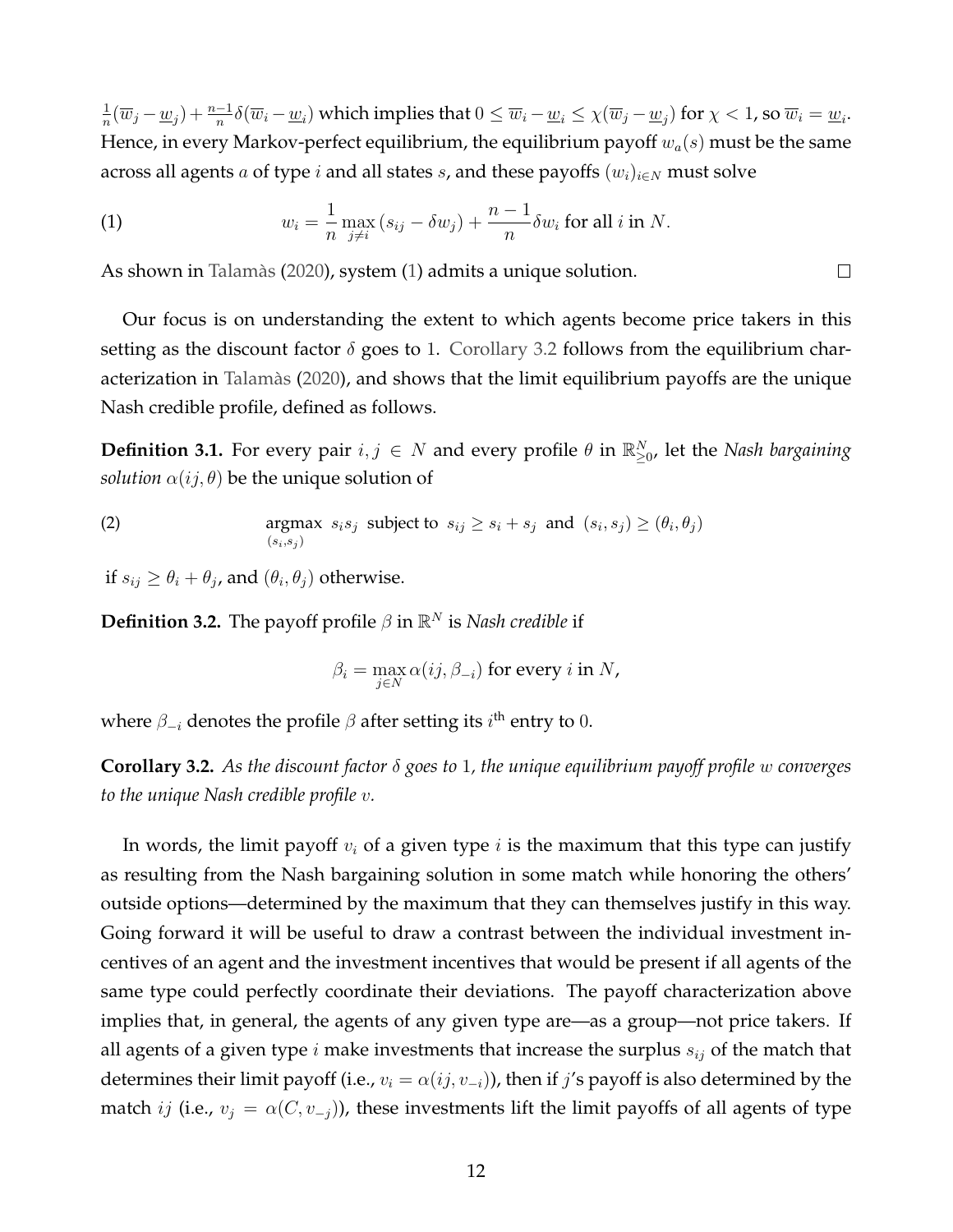j as well. Hence the agents of type  $i$  do not fully appropriate the marginal returns of their investments from a joint deviation.

However, in this paper we are interested in understanding whether individual agents as opposed to all the agents of a given type as a group—are price takers. For this, we need to understand how the equilibrium outcome changes after a *unilateral* investment deviation by one agent of an arbitrary type—instead of investment deviations that change the surplus that all the agents of a given type can generate. We investigate this question next, and we obtain a sharp answer that is not sensitive to the details of the bargaining protocol and that is qualitatively different from the answer to the related question of whether all the agents of a given type are price takers as a group.

### <span id="page-12-0"></span>**4 Unilateral investment deviation**

We are interested in understanding agents' incentives to deviate from the investments that lead to the matching surpluses of the benchmark game above. To investigate this question, we consider an agent d—which we think of as a *deviator*—of an arbitrary type i that can change her matching surpluses with others. In particular, agent d chooses a number  $s_{dj}$  for each type  $j \neq i$ , which is the surplus that d can generate by matching with any agent of type j. Taking d's choices as given, we characterize the equilibrium of game  $\mathcal G$ , which is exactly like game G except that, in period  $t = 1$ , agent d is active. The set of active agents is now a subset of  $\mathcal{A} := \mathcal{A} + d$ , and each Markov state specifies which slots are filled by non-deviators and whether the deviator  $d$  is active or not. $^9$  Formally, letting  $\hat{\mathcal{S}_i}$  denote the set of all subsets of  $\mathcal{L}_i+d$  that contain at most  $n_i$  elements, the set of Markov states is  $\hat{\mathcal{S}}:=\prod_{j\in N-i}\mathcal{S}_j\times\hat{\mathcal{S}}_i.$ 

### **4.1 Characterization of the equilibrium in**  $\hat{G}$

We start by stating that the equilibrium of interest exists.

**Proposition 4.1.** *The game* Gˆ *admits a Markov-perfect equilibrium.*

*Proof.* The argument is analogous to the one behind the equilibrium existence proof in [Elliott](#page-31-11) [and Nava](#page-31-11) [\(2019\)](#page-31-11), and we relegate it to Appendix [C.](#page-26-0)  $\Box$ 

Once the deviator d leaves the market, game  $\hat{G}$  is identical to game  $\hat{G}$ , so we know that the limit equilibrium payoffs from that point on are given by  $v$ . However, in general, we don't

<sup>&</sup>lt;sup>9</sup>For notational simplicity, we write  $A + d$  for  $A \cup \{d\}$ , etc.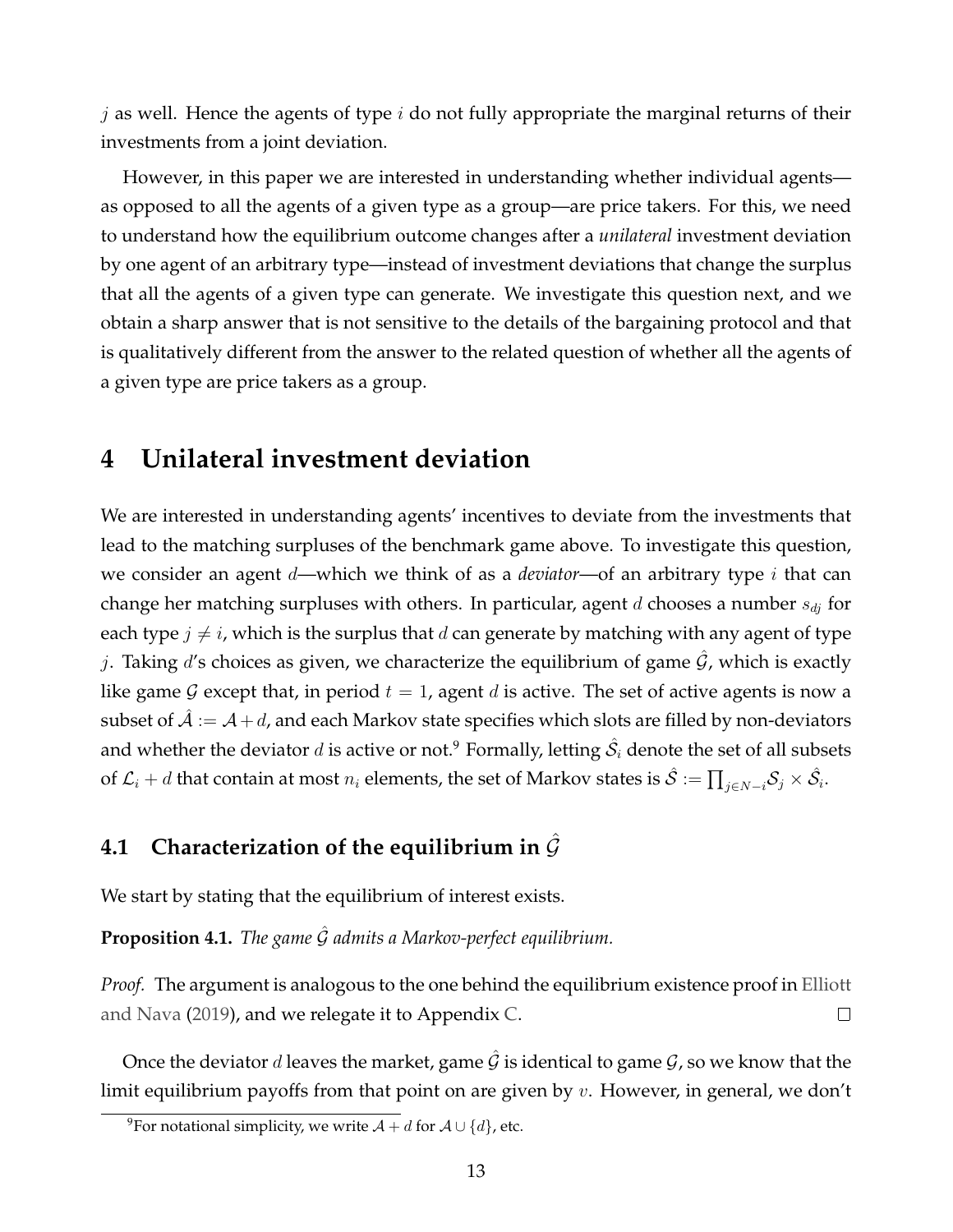know whether Markov-perfect equilibrium payoffs in  $\hat{G}$  are unique or homogeneous within types or states while  $d$  is active. Nevertheless, our main result, [Theorem 4.2](#page-13-0) below, shows that if the process of dynamic entry ensures that there are always at least two active agents of each type, then the limit payoff of every agent other than  $d$  must converge to her limit payoff once the deviator  $d$  has left the market. Hence, in the limit as bargaining frictions vanish, the deviator  $d$ 's choices do not affect the prices that she has to pay others to match once she enters the market, so she fully appropriates the marginal returns of her investment deviation.

<span id="page-13-0"></span>**Theorem 4.2.** *Consider a sequence of discount factors converging to* 1 *and associated Markov-perfect equilibria of*  $\hat{G}$  *with payoffs converging to*  $(\hat{v}_a(s))_{a \in \hat{\mathcal{A}}, s \in \hat{\mathcal{S}}}$ *. If the process of dynamic entry ensures that in each period there are at least two active agents of each type, then for every Markov state* s *and every*  $a$ gent  $a \neq d$  of any type  $j$ ,  $\hat{v}_a(s) = v_j$ .

*Proof.* Let  $\hat{w}_a(s)$  denote agent a's expected payoff at the start of a period in which the state is s (before anyone enters in this period). On the equilibrium path, when the state is  $s$ , every agent accepts every offer that gives her at least  $\delta \hat{w}_a(s)$ . Let  $\hat{v}_a(s)$  denote the limit of  $\hat{w}_a(s)$  as  $\delta$  goes to 1. We start by showing that

<span id="page-13-2"></span>(3)  $\hat{v}_{a_j}(s) + \hat{v}_{a_k}(s) \geq s_{jk}$  for all states s and any two agents  $a_j, a_k \neq d$  of types j and  $k \neq j$ ,

because this implies that it is enough to show that

<span id="page-13-1"></span>(4) 
$$
\hat{v}_{a_j}(s) \le v_j
$$
 for every state *s* and every agent *a\_j* of any type *j*.

Indeed, [\(4\)](#page-13-1) implies that, for every agent  $a_j \neq d$  of any type j, letting k maximize  $s_{jk} - v_k$  and  $a_k$  be an arbitrary agent of type  $k$ ,

$$
v_j = s_{jk} - v_k \le s_{jk} - \hat{v}_{a_k}(s) \le \hat{v}_{a_j}(s)
$$
 for every state s.

where the last inequality follows from [\(3\)](#page-13-2).

To see [\(3\)](#page-13-2), consider a state  $s$  with the lowest  $\hat{v}_{a_j}(s) + \hat{v}_{a_k}(s)$ , and suppose for contradiction that  $\hat{v}_{a_j}(s) + \hat{v}_{a_k}(s) < s_{jk}$ . Once the deviator d leaves, the limit payoffs are given by v, and  $v_j + v_k \geq s_{jk}$ , so the deviator d is active in state s, and either  $\hat{v}_{a_j}(s) < v_j$  or  $\hat{v}_{a_k}(s) < v_k$ . Assume without loss of generality that  $\hat{v}_{a_j}(s) < v_j$ . Starting from state s, consider agent  $a_j$ 's strategy that deviates from her equilibrium strategy while  $d$  is active as follows: Reject every offer, and offer slightly above  $\hat{v}_{a_k}(s')$  to agent  $a_k$  as soon as she is the proposer in any state  $s'$  in which agent  $a_k$  is active. Such offers are accepted with probability one, and the cost of waiting to either be able to make this offer or to see the deviator d leave converges to 0 as  $\delta$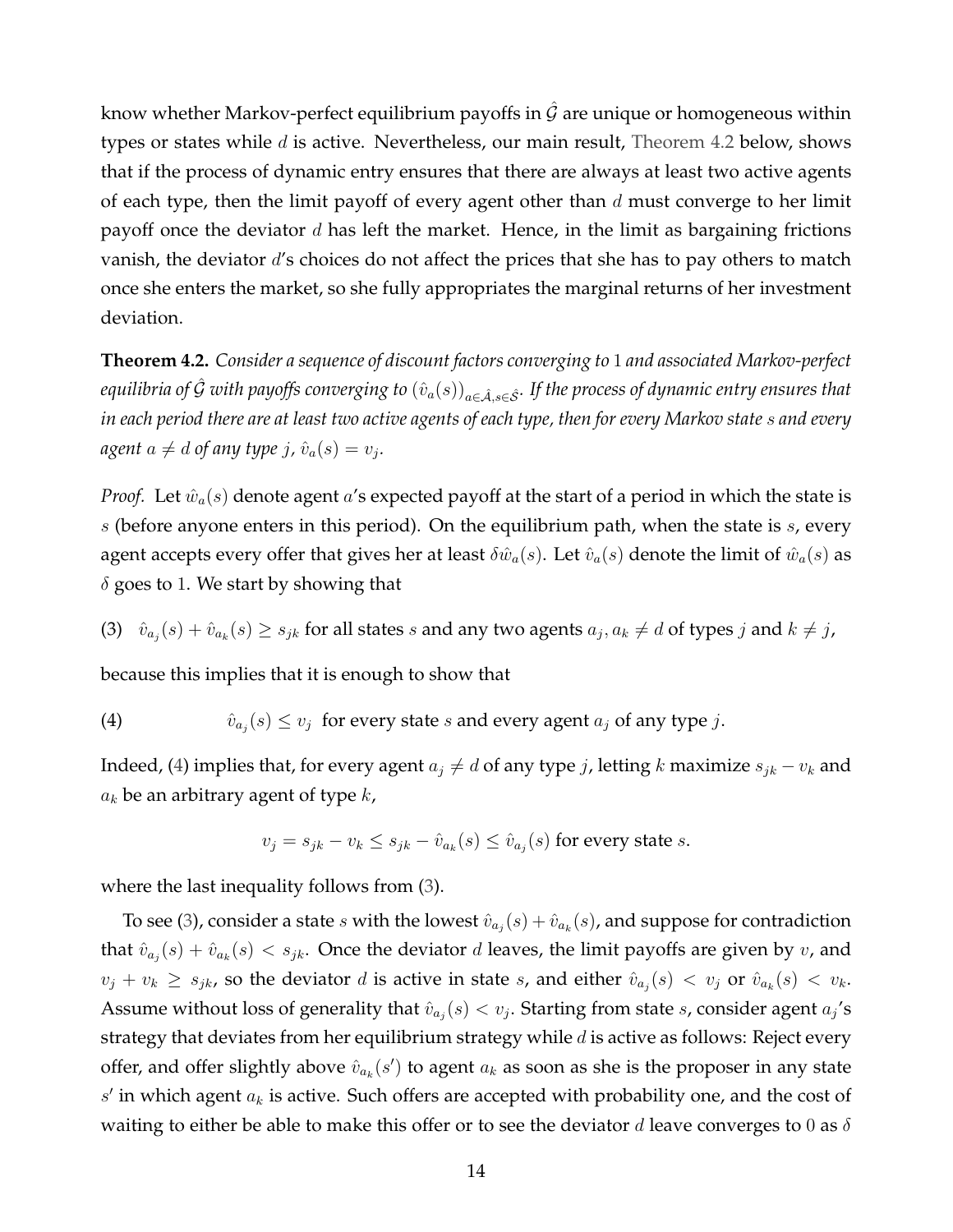goes to 1. Since both the expected value of  $s_{jk} - \hat{v}_{a_k}(s')$  (which  $a_j$  obtains in the limit if she is ends up being able to make such an offer) and  $v_j$  (which  $a_j$  obtains in the limit if the deviator d leaves before  $a_j$  is able to make such an offer) are strictly larger than  $\hat{v}_{a_j}(s)$ , we conclude that  $a_j$ 's limit expected payoff under this deviation is strictly above  $\hat{v}_{a_j}(s)$  as  $\delta$  goes to 1, a contradiction.

It only remains to show [\(4\)](#page-13-1). For any type *j*, consider an agent  $a \neq d$  and a state r such that

<span id="page-14-0"></span>(5) 
$$
\hat{v}_a(r) \ge \hat{v}_{a_j}(r')
$$
 for every agent  $a_j \ne d$  of type *j* and every state *r'*.

Given [\(5\)](#page-14-0) and the fact that  $j$  is chosen arbitrarily, it is enough to show that  $\hat{v}_a(r) \leq v_j$ . Suppose for contradiction that  $\hat{v}_a(r) > v_j.$  First note that

<span id="page-14-1"></span>(6) 
$$
\hat{v}_d(r) + \hat{v}_{a_j}(r) \geq s_{dj} \quad \text{for every agent } a_j \neq d \text{ of type } j \neq i.
$$

To see this, suppose for contradiction that  $\hat{v}_d(r) < s_{dj} - \hat{v}_{a_j}(r)$  for some agent  $a_j$  of type j. Starting from state  $r$ , consider agent  $d$ 's strategy that consists of rejecting every offer, and offering slightly above  $\hat{v}_{a_j}(r')$  to agent  $a_j$  as soon as agent  $d$  is selected to be the proposer in any state  $r'$  in which agent  $a_j$  is active. Such offers are accepted with probability one, and the waiting cost of this strategy converges to 0 as  $\delta$  goes to 1. Moreover, given [\(5\)](#page-14-0), the expected value of  $s_{dj} - \hat{v}_{aj}(r')$  is strictly larger than  $\hat{v}_d(r)$ , so d's limit expected payoff of following this strategy is strictly above  $\hat{v}_d(r)$  as  $\delta$  goes to 1, a contradiction.

By [\(3\)](#page-13-2) and [\(6\)](#page-14-1), a can never obtain more than a limit payoff of  $\hat{v}_a(r)$  by matching, so starting from state r, for all discount factors  $\delta$  sufficiently close to 1, agent a must match before d leaves with probability one (otherwise,  $\hat{v}_a(r)$  would be a strictly convex combination of  $v_i$ and numbers that are weakly smaller than  $\hat{v}_a(r)$ , a contradiction of  $\hat{v}_a(r) > v_j$ ). Consider an arbitrary state  $r'$  in which, for all  $\delta$  sufficiently close to 1, agent  $a$  matches with positive probability in state r', obtaining  $\hat{v}_a(r') = \hat{v}_a(r)$ . The fact that a matches with positive probability in state  $r'$  for all  $\delta$  sufficiently close to 1 implies that either  $\hat{v}_{a_k}(r') + \hat{v}_a(r') \leq s_{jk}$  for some agent  $a_k$  of some type  $k \neq j$ , or that  $\hat{v}_d(r') + \hat{v}_a(r') \leq s_{dj}$ , which combined with [\(3\)](#page-13-2) and [\(6\)](#page-14-1), respectively, give that  $\hat{v}_{a_k}(r') + \hat{v}_a(r') = s_{jk}$  in the former case and  $\hat{v}_a(r') + \hat{v}_a(r') = s_{dj}$  in the latter case. The assumption that there are always at least two active agents of each type ensures that there is an agent  $a_j \neq a$  of type j. For any such agent  $a_j$ , we have that  $\hat{v}_{a_j}(r')$ is a strictly convex combination of  $v_j$  and numbers that are weakly smaller than  $\hat{v}_a(r)$ , so  $\hat{v}_{a_j}(r') < \hat{v}_a(r')$ , and hence either  $\hat{v}_{a_k}(r') < s_{jk} - \hat{v}_{a_j}(r')$  or  $\hat{v}_d(r') < s_{dj} - \hat{v}_{a_j}(r')$ , a contradiction of [\(3\)](#page-13-2) or [\(6\)](#page-14-1).  $\Box$ 

[Theorem 4.2](#page-13-0) shows that the necessary condition identified by the example in section [2.2](#page-5-0) to guarantee that everyone is a price taker as bargaining frictions vanish—namely, that there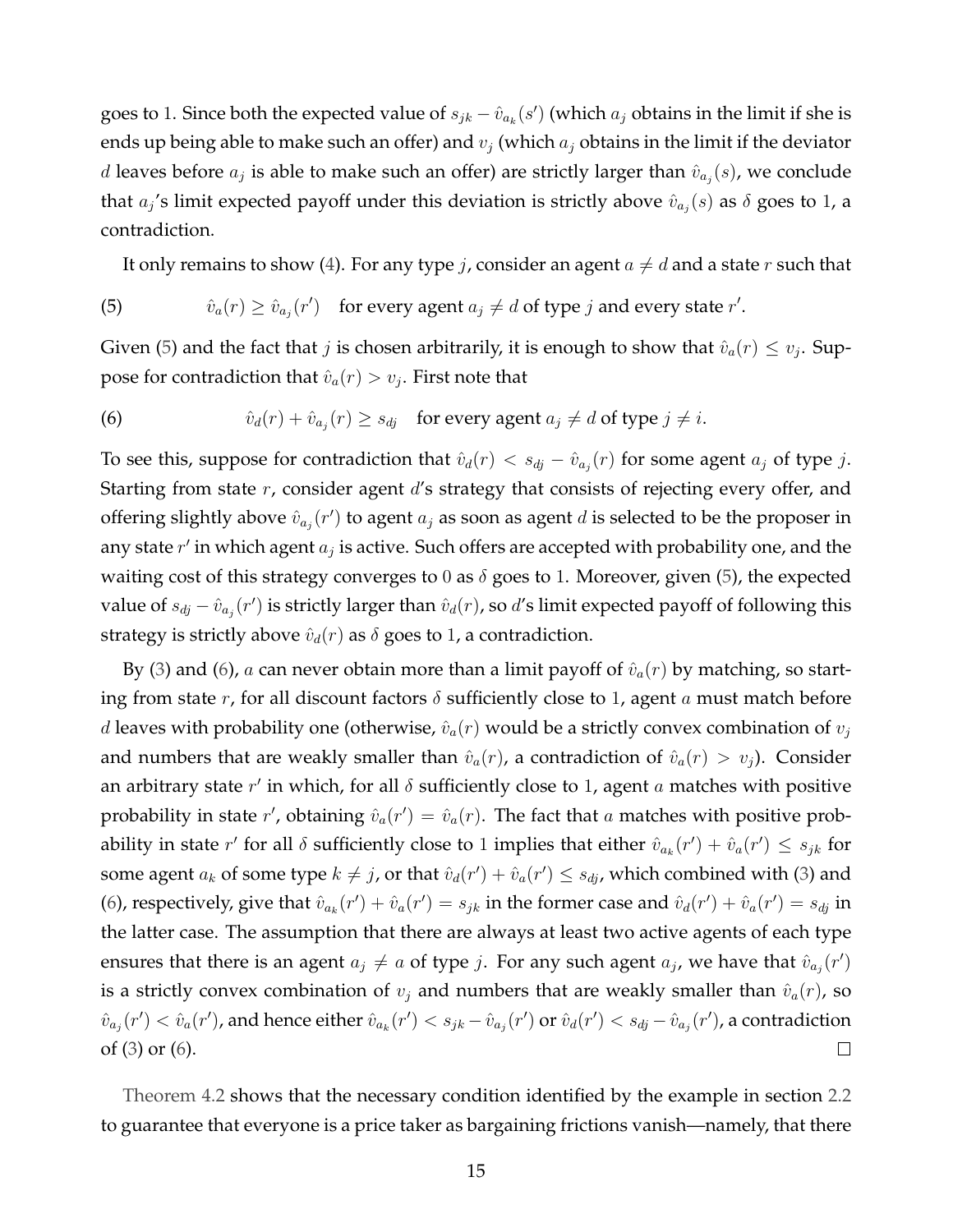are always at least two active agents of each type—is also sufficient to guarantee that every agent is a price taker in our benchmark model. We discuss this minimal competition requirement in more detail in section [5.1](#page-15-1) below.

### <span id="page-15-0"></span>**5 Discussion**

This section discusses: (i) how our results extend to more general matching technologies as well as to alternative bargaining protocols; (ii) the implications of our main result on pricetaking for investment efficiency in matching markets; and (iii) what this suggests about investment incentives in different markets.

#### <span id="page-15-1"></span>**5.1 Extensions**

For simplicity, our benchmark model above assumes that productive matches are bilateral, but our main result goes through under more general matching technologies. For example, letting  $C \subseteq N$  be the set of types that are represented in a given set of agents, suppose that the surplus that these agents generate when they match is  $y(C)$ . In this case, a proposer of type j can choose any coalition  $C \subseteq N - j$ , as well as an active agent of each type k in C, and proposes how to split the surplus  $y(C + j)$  that they can generate by matching. The selected agents then respond in a pre-specified sequence, and this match forms in this period if and only if all of them accept. If, once the deviator has left, we restrict attention to stationary strategies, an argument analogous to the one behind [Proposition 3.1](#page-10-0) shows that the equilibrium payoffs in this case satisfy

$$
w_i = \frac{1}{n} \max_{i \in C \subseteq N} \left( y(C) - \sum_{j \in C - i} \delta w_j \right) + \frac{n - 1}{n} \delta w_i \text{ for all } i \text{ in } N,
$$

which, as shown by [Talamàs](#page-33-3) [\(2020\)](#page-33-3), admits a unique solution. In this case, a straightforward extension of the argument in the proof of [Theorem 4.2](#page-13-0) shows that agent d's choices do not affect the limit prices that she faces once she enters the market either as long as there are always at least two agents of each type in the market.

Our price taking result also extends to the case in which coalitions that contain more than one agent of each type are feasible. For example, consider the case in which productive coalitions can contain up to  $m_i \geq 1$  agents of each type *i*. We can embed this case in the framework above by enlarging the set N of types to an artificial set N that contains  $m_i$  copies of each type *i*. In this case, [Proposition 3.1](#page-10-0) requires that there are at least  $m_i$  agents of each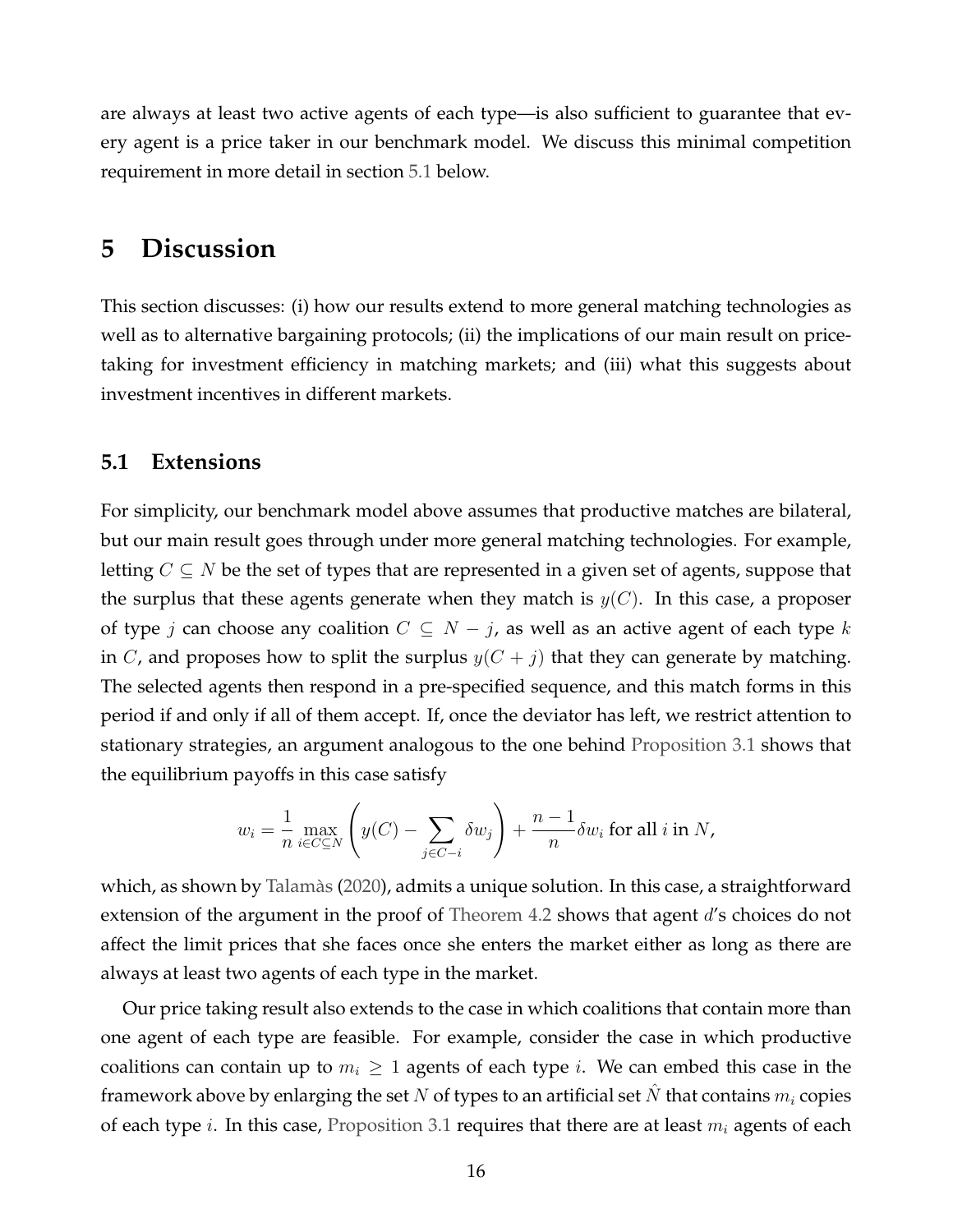type *i* in N, and [Theorem 4.2](#page-13-0) requires that there are at least  $m_i + 1$  agents of each type *i* in N. This extension highlights that the key condition behind our price taking result is that there is always a minimal amount of competition present in the market, in the sense that in each period there is at least one agent of each type that is in the market who does not match. In the baseline case in which at most one agent of each type can match, this requires that there are at least two active agents of each type. More generally, the relevant condition is that the inflow of agents into the market is sufficiently high so that the stock of agents in the market is always larger than the flow of agents out of the market.

For concreteness, we have considered a particular bargaining protocol in which proposers can strategically choose which matches to propose. This has provided us with a simple benchmark for the case in which no one chooses to deviate, because it has allowed us to leverage the equilibrium characterization in [Talamàs](#page-33-3) [\(2020\)](#page-33-3). However, taking as given the limit payoffs once the deviator has left, our price taking result goes through under any bargaining protocol in which every agent has a strictly positive probability of being able to make an offer to any other agent in each period. For example, consider the following alternative protocol, which is a version of the standard random-matching protocol used in the literature of bargaining in stationary markets (e.g., [Rubinstein and Wolinsky](#page-32-5) [1985,](#page-32-5) [Manea](#page-32-12) [2011,](#page-32-12) [Nguyen](#page-32-13) [2015\)](#page-32-13). Suppose that the bargaining protocol is exactly as in the coalitional extension of our model above except that, in each period, not only a slot is selected uniformly at random to be the proposer, but also a coalition  $C \subseteq N$ , and the proposer, of type j say, can only choose an active agent of each type in  $C - j$ , and make a take-it-or-leave-it offer specifying how to split the surplus that she can generate by matching with them. Continuing to restrict attention to stationary strategies once the deviator has left, an argument analogous to the one behind [Proposition 3.1](#page-10-0) shows that the system of equilibrium payoffs under this protocol must be such that, for each agent  $a$  of type  $j$  and each state  $s$ ,  $w_a(s) = w_j$ , were  $(w_j)_{j\in N}$  solves

$$
w_i = \frac{1}{n} \sum_{i \in C \subseteq N} \frac{1}{2^n} \max \left[ \delta w_i, y(C) - \sum_{j \in C - i} \delta w_j \right] + \frac{n - 1}{n} \delta w_i \text{ for every } i \text{ in } N,
$$

which, as shown by [Nguyen](#page-32-13) [\(2015\)](#page-32-13), admits a unique solution. As emphasized by [Talamàs](#page-33-3) [\(2020\)](#page-33-3), both the coalitions that form and how the resulting surplus is split under this alternative protocol are different. However, an argument analogous to the one behind the proof of [Theorem 4.2](#page-13-0) shows that our price taking result holds under this protocol as well. In other words, while this alternative bargaining protocol makes a difference for the point predictions of the theory, it does not change the fact that each agent is a price taker in the limit as bargaining frictions vanish as long as there are always at least two active agents of each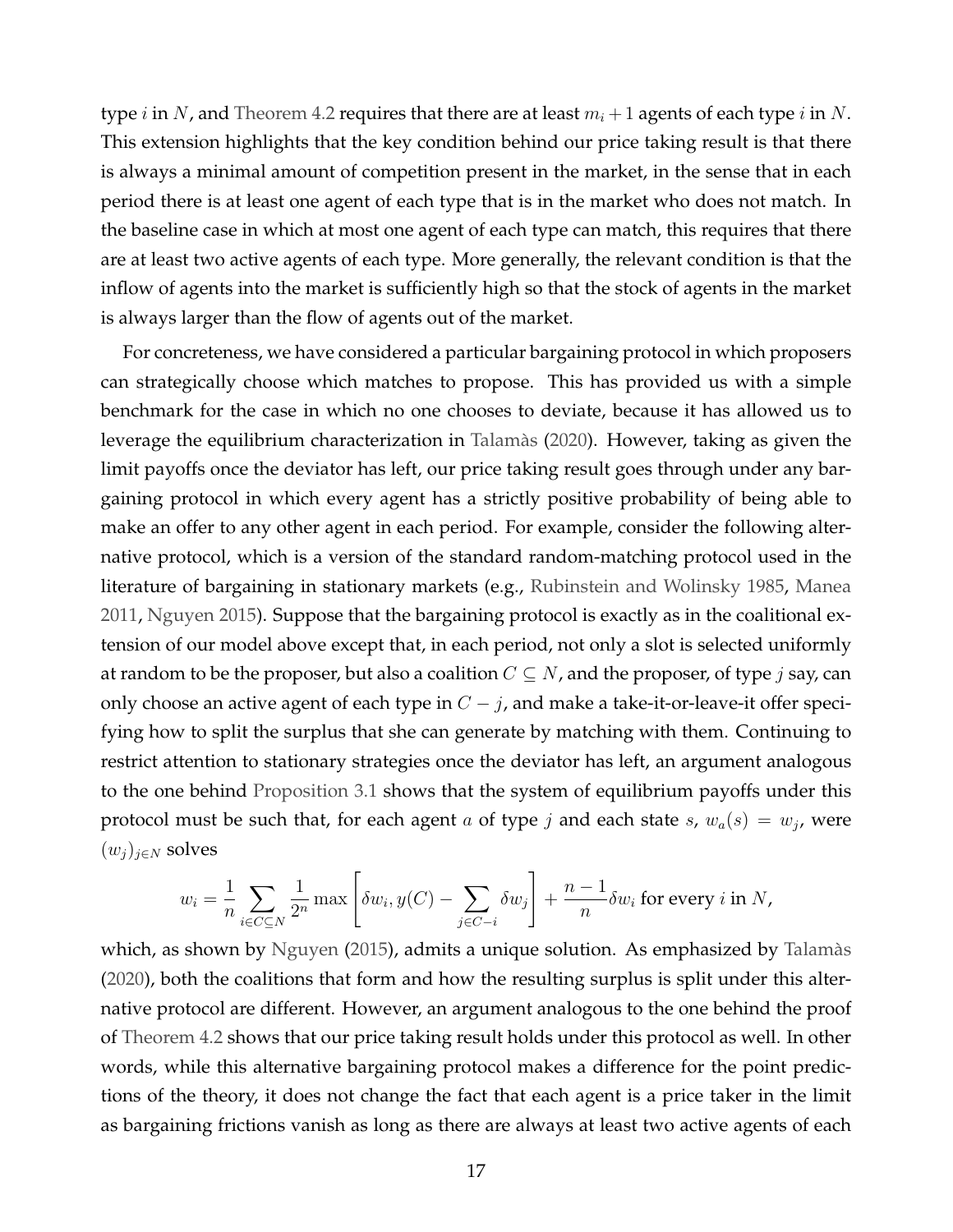type.

We conclude that our price taking result applies to a wide variety of markets of interest. For example, in labor markets in which homogeneous workers and firms match one to one, both workers and firms are guaranteed to be price takers as bargaining frictions vanish if and only if there are always at least two workers and two firms available to match—as in the case of  $\rho = 1$  in the example of section [2.2.](#page-5-0) If workers and firms are instead heterogeneous, and each firm can hire at most  $m$  workers, then both workers and firms are guaranteed to be price takers as bargaining frictions vanish if and only if there are always at least two firms of each type and at least  $m$  workers of each type available to match.

#### **5.2 Implications for investment efficiency**

For simplicity, we have obtained our price taking result in a framework in which an arbitrary agent can pursue an arbitrary investment deviation. We now outline the implications of this result for the more involved case in which all agents that enter the market in any given period simultaneously choose their investments.

Suppose that each agent of type  $i$  chooses an investment from a set  $K_i$  of elements in  $\mathbb{R}^{m_i}$ , where  $m_i \geq 1$ . The cost of investment  $x_i$  is given by  $c(x_i)$ . The matching surplus of a two of agents of types i and j and whose investments are given by k in  $K_i \times K_j$  is given by  $y(k)$ .

Let us start by assuming that agents choose their investments before observing any of the others' actions. This is a reasonable benchmark to analyze situations in which agents must sink their investments well before knowing who will be their potential matching partners. For simplicity, let us focus on type-symmetric equilibria—in which all agents of the same type choose the same investment. [Proposition 3.1](#page-10-0) implies that, for each type-symmetric investment profile  $x := (x_i)_{i \in N}$  and each type *i*, there exists  $w_i(x) > 0$  such that, conditional on every agent of type i choosing investment  $x_i$ , the expected equilibrium (gross) payoff at the beginning of each period of each agent of type i is  $w_i(x)$ . We denote the limit of  $w_i(x)$  as  $\delta$  goes to 1 by  $v_i(x)$ .

In this case, our main result, [Theorem 4.2,](#page-13-0) implies that, if there are always at least two active agents of each type, in order to be able to implement the investment profile  $x :=$  $(x_i)_{i\in\mathbb{N}}$  in a type-symmetric equilibrium for all sufficiently high discount factors, each agent of each type i must find it optimal to choose  $x_i$  taking as given the others' limit payoffs; that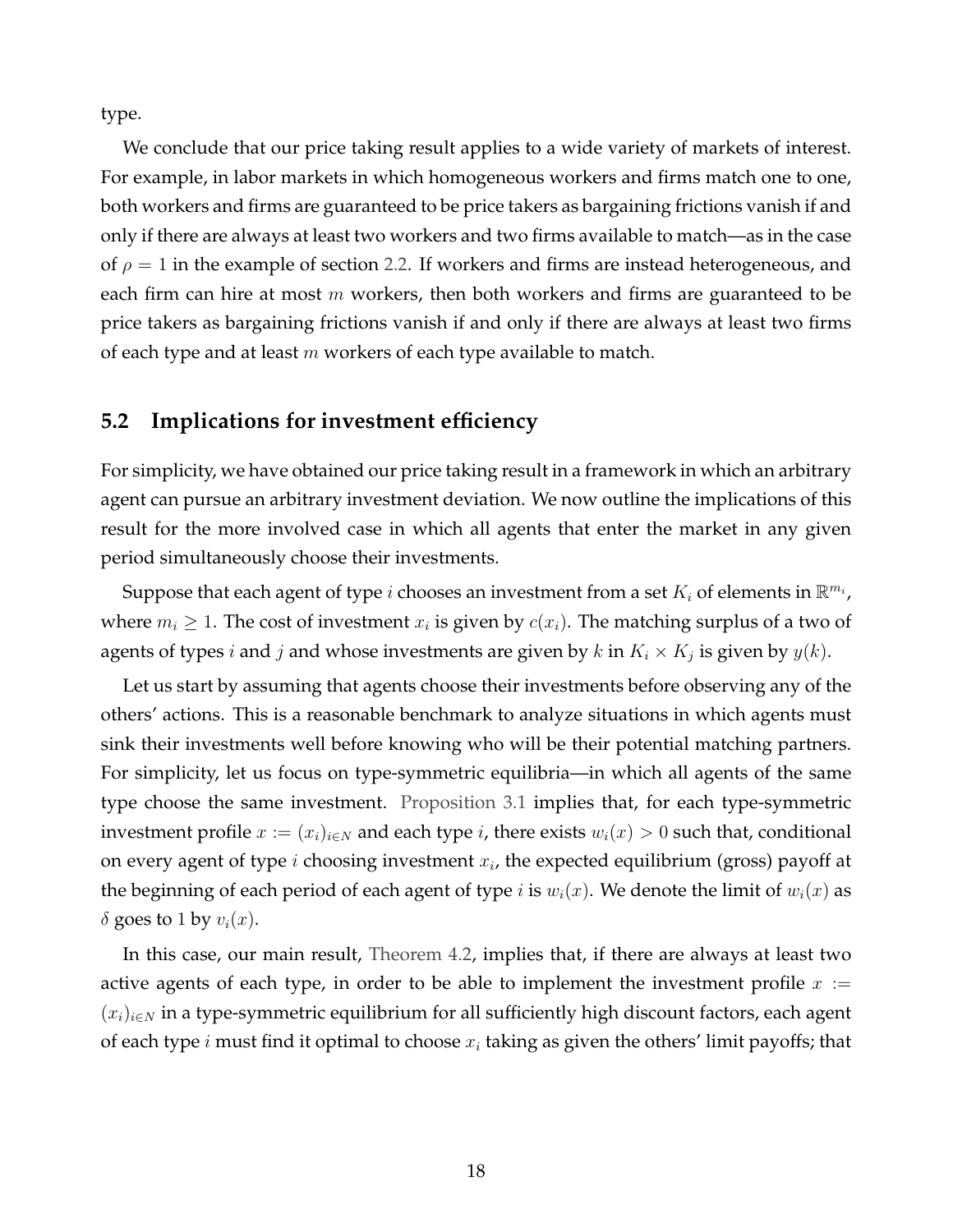is,

(7) 
$$
x_i \in \underset{z_i \in K_i}{\operatorname{argmax}} \left[ \max_{j \neq i} \left[ y(x_j \times z_i) - v_j(x) \right] - c(z_i) \right] \text{ for each } i \text{ in } N.
$$

In other words, the equilibrium investment profile  $x$  in the limit as frictions vanish must be *constrained efficient*—in the sense that no agent, *taking others' limit payoffs as given and free to choose whom to match with*, has a profitable investment deviation.

Note that no constraints of note had to be placed on the investment technology. For example, investments can be complements, substitutes or some combination. Of course, constrained efficiency does not rule out the possibility of miss-coordination on inefficient equilibria, which will sometimes be a possibility. It only guarantees that a planner would not want to change one agent's investment, holding fixed the investments of others.

We conclude with a caveat: The assumption that agents choose their investments before observing the previous investments choices is an important one, because it ensures that an investment deviation by one agent does not trigger further investment deviations by other agents. Indeed, [Appendix D](#page-27-0) describes a simple example that shows how agents need not be price takers if they are able to identify investment deviations before choosing their investments, because in this case, an agent's investment deviation can trigger further investment deviations by others.

#### **5.3 Interpretation**

Modeling market clearing with a fixed, finite number of agents in the absence of entry suggests that bargaining outcomes will be sensitive to the details of the bargaining protocol, and these in turn will influence investment incentives. Moreover, it will not be possible to simultaneously give good investment incentives to both sides of the market—not all agents can be the residual claimants on their investments. We show that these conclusions don't hold when there is dynamic entry if and only if a minimal competition condition is met.

To interpret this result—and to use it to provide some insight into investment incentives in actual matching markets—requires taking a view on the types of markets in which the minimal competition condition is more likely to be met. In markets where there is a lot of heterogeneity among agents in terms of their characteristics and investment opportunities, there will be a lot of different types of agents and the minimal competition condition will be harder to satisfy. This suggests that the condition is more likely to be satisfied in low skill markets than high skill markets. Similarly, markets that are thick and/or fluid (with a high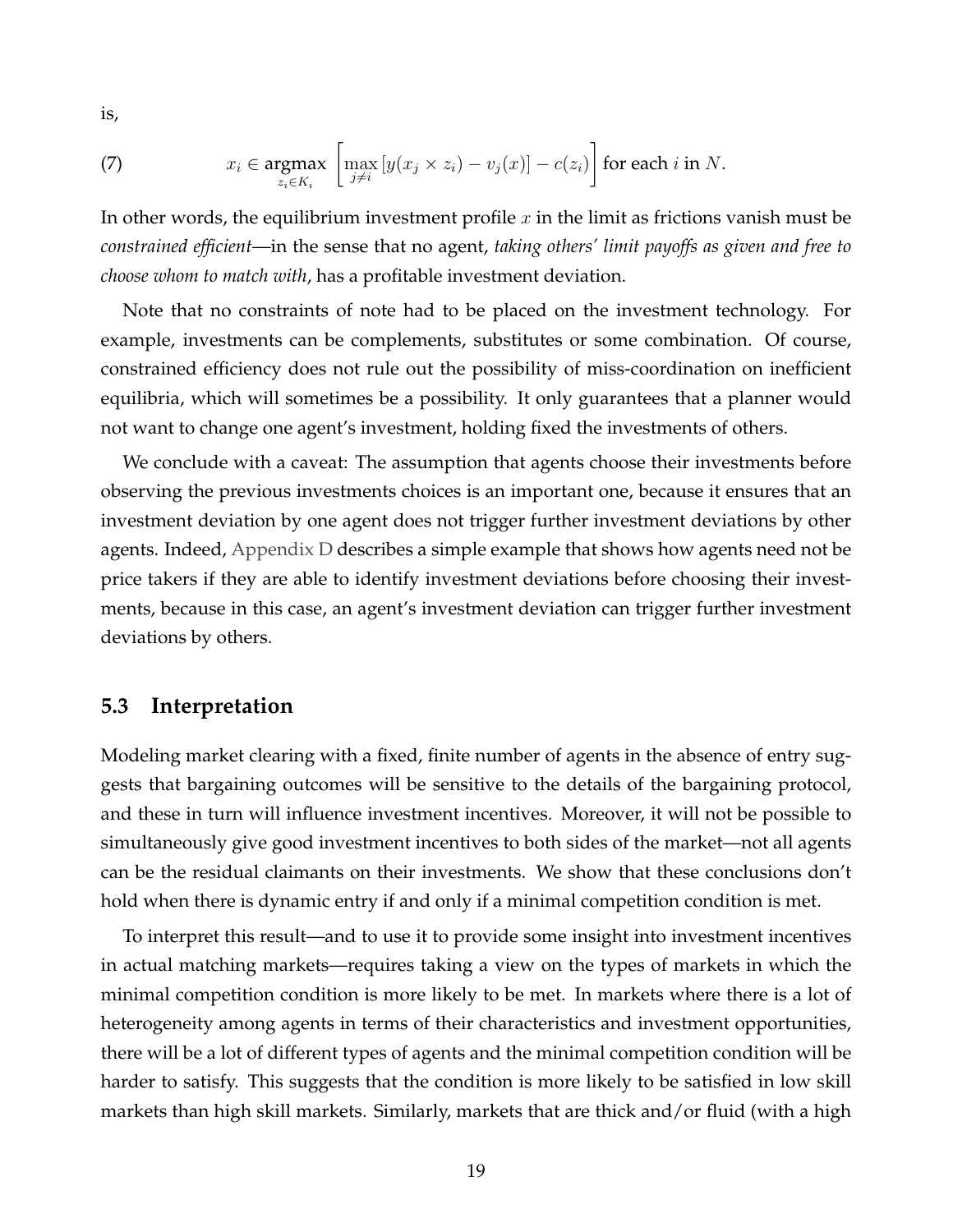inflow rate) are more likely to satisfy the minimal competition condition all else equal than markets that are thin and/or viscous.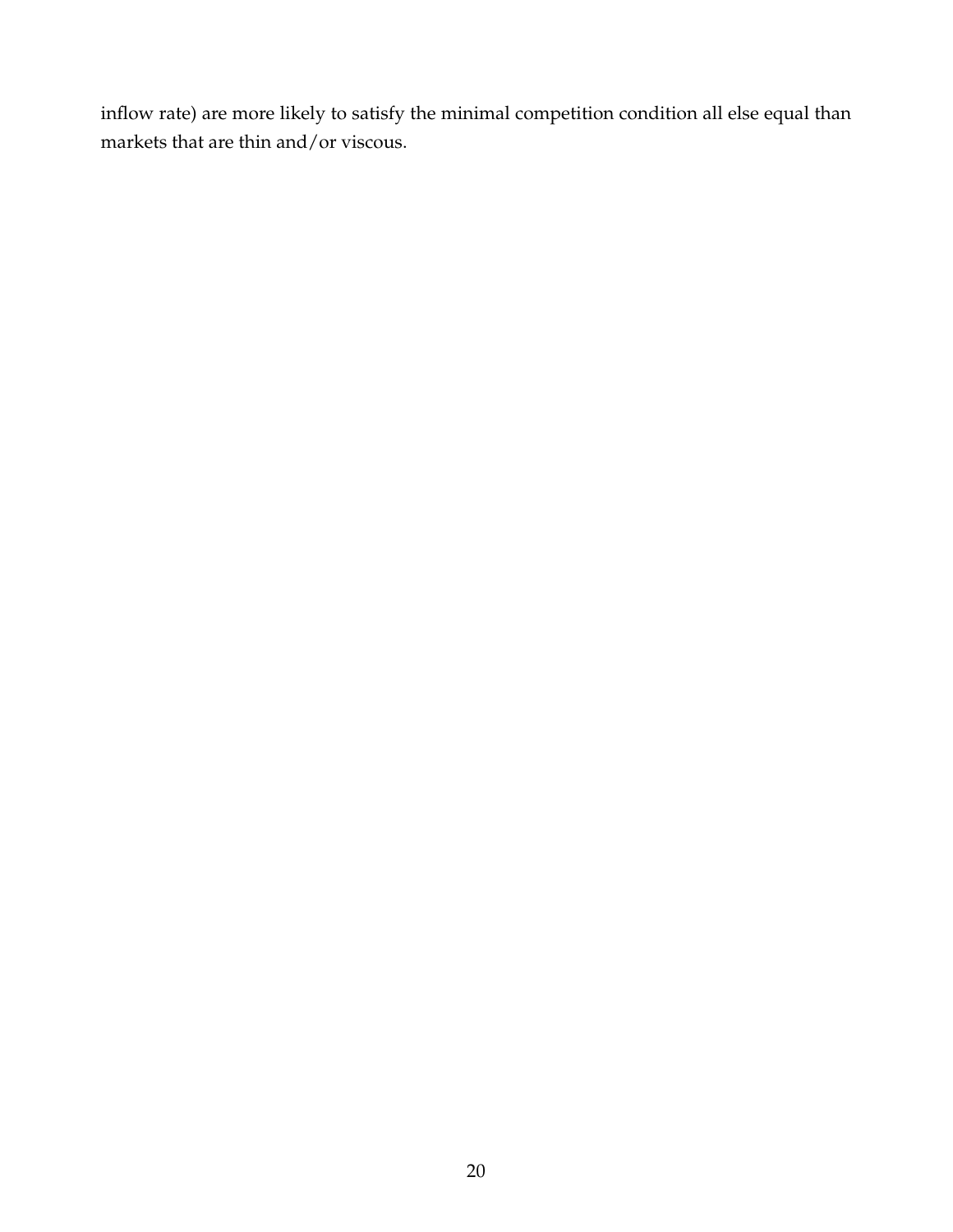### **Appendices**

### <span id="page-20-0"></span>**A Details omitted from [subsection 2.1](#page-4-1)**

Suppose for contradiction that there is a Markov-perfect equilibrium in which  $b_1$  does not invest and  $b_2$  does not strictly benefit from making acceptable offers in a period before anyone has matched. Specifically, when selected to propose,  $b_2$  weakly prefers to delay than to make either seller an acceptable offer; that is, letting  $w_a$  denote  $a$ 's expected equilibrium payoff at the beginning of this period,  $\delta w_{b_2}\geq 2-\delta w_{s_1}$  and  $\delta w_{b_2}\geq 2-\delta w_{s_2}.$  Note also that  $\delta w_{b_1} + \delta w_{s_1} < 1$  or  $\delta w_{b_1} + \delta w_{s_2} < 1$ , since otherwise the sum of everyone's payoffs in this period would be strictly larger than the maximum total surplus 3 that they can jointly generate. In either case, we obtain  $\delta w_{b_2} > 1+\delta w_{b_1} \geq 1$ , which contradicts our assumption above that  $b_2$ delays. Indeed, for  $b_2$  to be willing to delay, her expected equilibrium payoff must increase when the state of the market changes—i.e., once  $b_1$  matches. In particular, for  $b_2$  to be willing to delay we must have  $w_{b_2} \leq \delta w$ , where w is the expected payoff of  $b_2$  and the remaining seller at the beginning of each period once  $b_1$  has left, and satisfies  $w = \frac{1}{4}$  $\frac{1}{4}(2-\delta w)+\frac{3}{4}\delta w$ , and hence  $\delta w < 1$ .

We now extend the model presented in section [2.1](#page-4-1) to include  $n \geq 2$  buyers and n sellers. The probability that any given agent is selected to be the proposer is  $\frac{1}{2n}$ . As in the case of  $n = 2$  considered above, once  $b_1$  matches, there is an essentially unique Markov-perfect equilibrium: At the beginning of each period, each agent yet to match has the same expected payoff w, each agent accepts an offer if and only if it gives her at least  $\delta w$ , everyone's proposals offer  $\delta w$  to an agent on the other side of the market, and w satisfies

$$
w = \frac{1}{2n}(2 - \delta w) + \frac{2n - 1}{2n}\delta w.
$$

We now describe strategies that constitute a Markov-perfect equilibrium (for all sufficiently high discount factors  $\delta$ ) of every subgame in which  $b_1$  has not invested and is yet to match. In any subgame in which there are  $\ell = 1, 2, \ldots, n$  buyers yet to match, including  $b_1$ :

- (i) [Response strategies] Buyer  $b_1$  accepts an offer if and only if it gives her at least  $\delta w_{b_1}^{\ell}$ , each buyer  $b\neq b_1$  yet to match accepts an offer if and only if it gives her at least  $\delta w^{\ell}_{b'}$ , and each seller yet to match accepts an offer if and only if it gives her at least  $\delta w^{\ell}_s.$
- (ii) [Proposing strategies] For  $\ell = 1$ , buyer  $b_1$  offers  $\delta w^{\ell}_s$  to the seller yet to match. For  $\ell = 2$ , buyer  $b_1$  offers  $\delta w^{\ell}_s$  to a seller yet to match (chosen uniformly at random) with (small)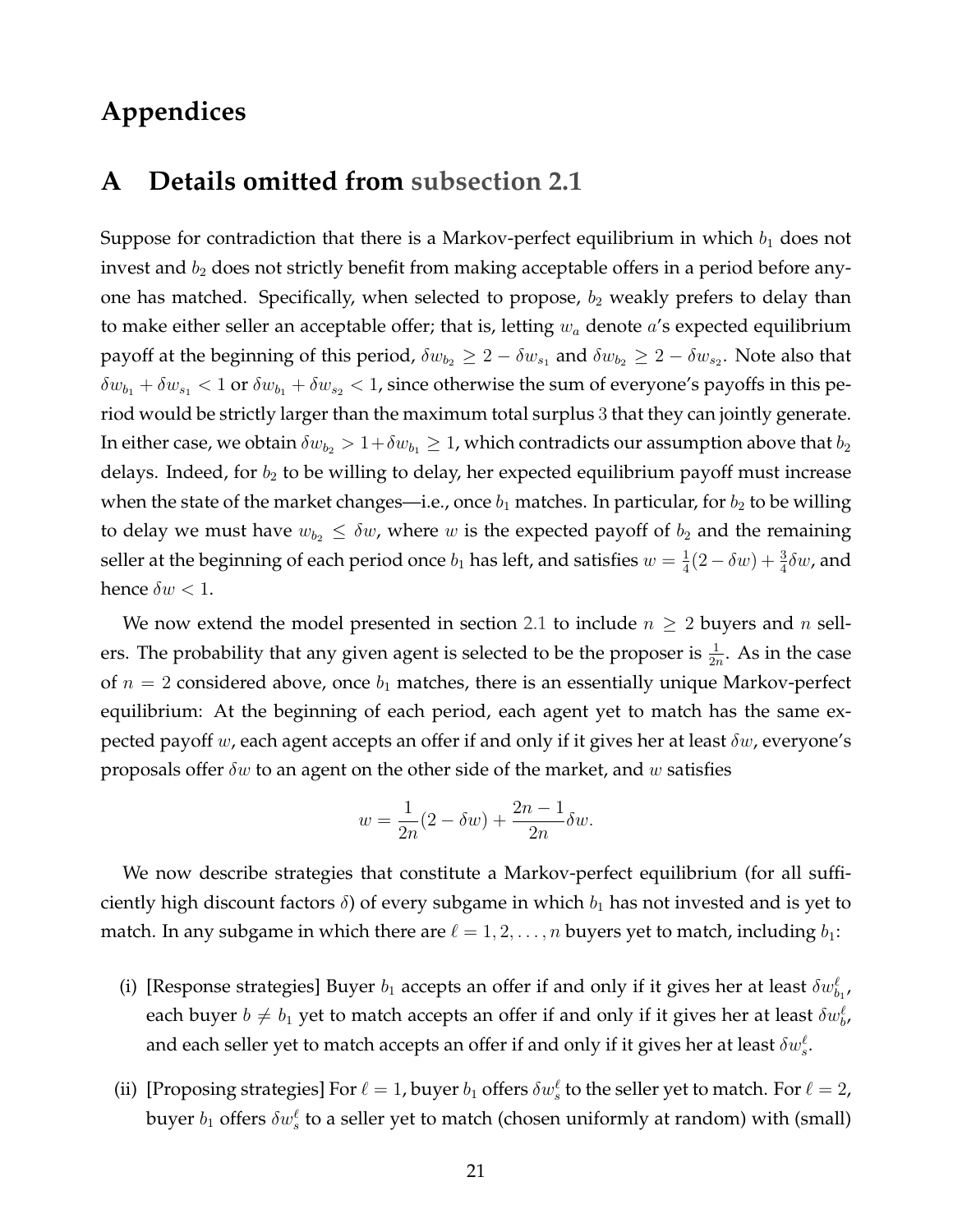probability  $\pi$ , and delays (i.e., makes an unacceptable offer) otherwise. For  $\ell > 2$ , buyer  $b_1$  delays with probability 1.

For  $\ell \geq 1$ , each buyer  $b \neq b_1$  offers  $\delta w^\ell_s$  to a seller yet to match (chosen uniformly at random), and each seller offers  $\delta w_b^\ell$  to a buyer  $b\neq b_1$  yet to match (chosen uniformly at random).

For  $\ell = 1$ :

1. We have that  $w_{b_1}^1 = \frac{1}{2n}$  $\frac{1}{2n}(1 - \delta w_{b_1}^1) + \frac{2n-1}{2n}\delta w_{b_1}^1$  and  $w_{b_1}^1 = w_s^1$ .

For  $\ell = 2$ :

- 2. Since  $b_1$  is indifferent between making acceptable offers and moving to the next period, we have that  $1 - \delta w_s^2 = \delta w_{b_1}^2$ .
- 3. The expected equilibrium payoff  $w_{b_1}^2$  of buyer  $b_1$  is

1  $\frac{1}{2n}\delta w_{b_1}^2 + \frac{3}{2n}$  $\frac{3}{2n}\delta w_{b_1}^1+\frac{2(n-2)}{2n}$  $\frac{n-2)}{2n}\delta w_{b_1}^2,$ 

where the three terms of this expression correspond to the following:

- 1. The fact that  $b_1$  delays implies that her expected equilibrium payoff when she is the proposer (which occurs with probability  $\frac{1}{2n}$ ) is  $\delta w_{b_1}^2$ .
- 2. The expected equilibrium payoff of  $b_1$  when a buyer other than  $b_1$  or a seller that are yet to match are the proposers (which occurs with probability  $\frac{3}{2n}$ ), a match that does not involve  $b_1$  occurs with probability 1, so  $b_1$ 's expected equilibrium payoff is  $\delta w_{b_1}^1$ .
- 3. With the remaining probability  $\frac{2(n-2)}{2n}$ , an agent that has already matched is the proposer, in which case no match occurs this period and  $b_1$ 's expected equilibrium payoff is  $\delta w_{b_1}^2$ .
- 4. The expected equilibrium payoff  $w_s^2$  of a seller  $s$  that is yet to match is

1  $\frac{1}{2n}(2-\delta w_b^2) + \frac{1}{2n}\delta w_s^1 + \frac{1}{2n}$  $\frac{1}{2n}$   $\left(\frac{1}{2}\right)$  $\frac{1}{2}\delta w_{s}^{2}+\frac{1}{2}$  $\frac{1}{2}\delta w_{s}^{1}$  +  $\frac{1}{2n}$  $\frac{1}{2n}$   $\left(\pi \left(\frac{1}{2}\right)$  $\frac{1}{2}\delta w_{s}^{2}+\frac{1}{2}$  $(\frac{1}{2}\delta w) + (1-\pi)\delta w_s^2 + \frac{2(n-2)}{2n}$  $\frac{n-2)}{2n} \delta w_s^2$ where the five terms of this expression correspond to the following:

- 1. The expected equilibrium payoff of seller s when she is the proposer (which occurs with probability  $\frac{1}{2n}$ ) is  $2 - \delta w_b^2$ .
- 2. The expected equilibrium payoff of seller  $s$  when another seller that is yet to match is the proposer (which occurs with probability  $\frac{1}{2n}$ ) is  $\delta w_s^1$ .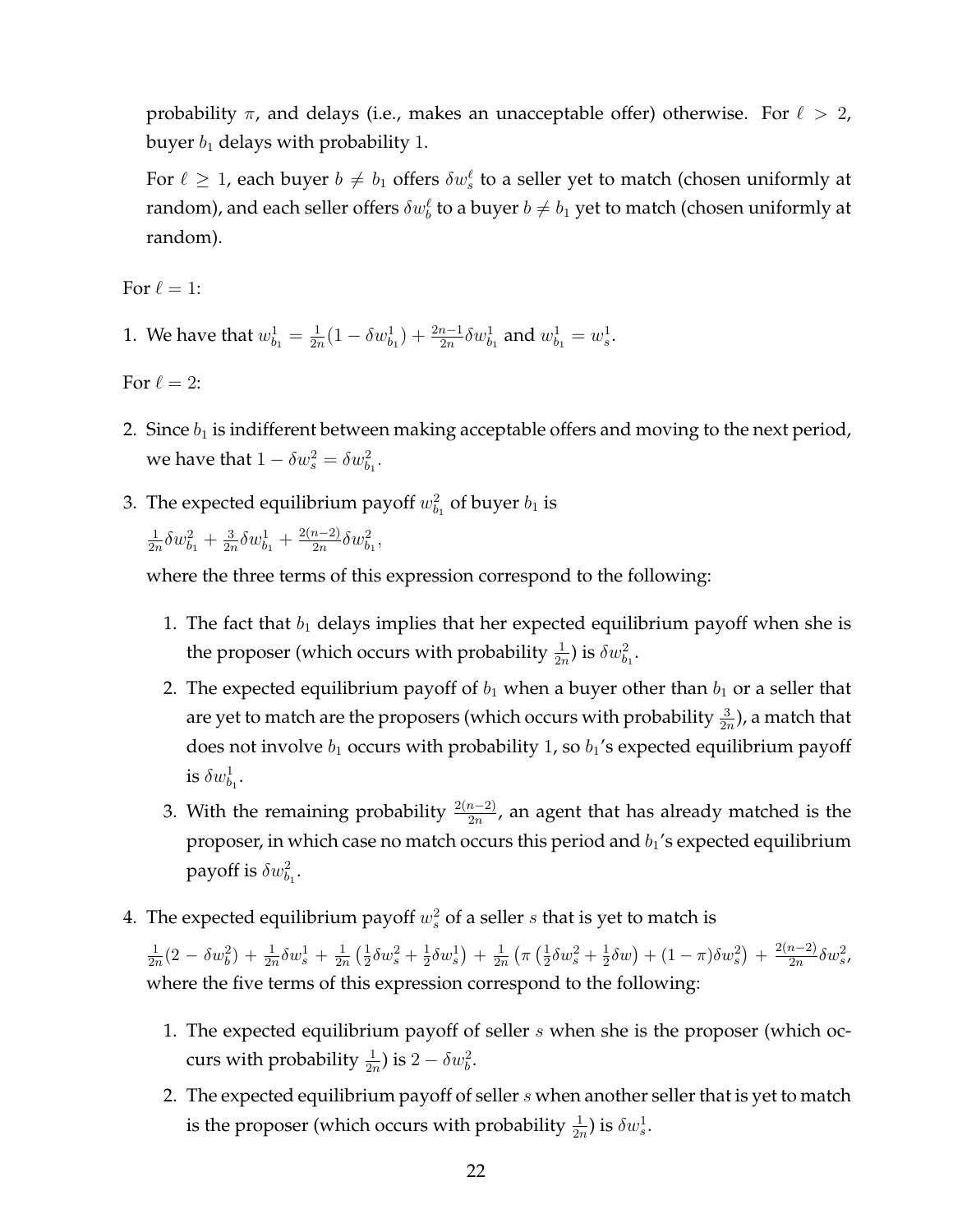- 3. The expected equilibrium payoff of seller  $s$  when a buyer other than  $b_1$  that is yet to match is the proposer (which occurs with probability  $\frac{1}{2n}$ ) is  $\frac{1}{2}\delta w_s^2 + \frac{1}{2}$  $\frac{1}{2}\delta w_s^1$  because s receives an acceptable offer with probability  $\frac{1}{2}$  and the proposer matches with a different seller with the remaining probability  $\frac{1}{2}$ .
- 4. The expected equilibrium payoff of seller  $s$  when  $b_1$  is the proposer (which occurs with probability  $\frac{1}{2n}$ ) is  $\pi\left(\frac{1}{2}\right)$  $\frac{1}{2}\delta w_{s}^{2}+\frac{1}{2}$  $(\frac{1}{2}\delta w)+(1-\pi)\delta w_{s}^{2}$ , because  $b_{1}$  makes an acceptable offer with probability  $\pi$  (in which case she makes seller s an acceptable offer with probability  $\frac{1}{2}$  and she matches with another seller with the remaining probability 1  $\frac{1}{2}$ ) and delays with the remaining probability  $1 - \pi$ .
- 5. The expected equilibrium payoff of seller s when an agent that has already matched is the proposer (which occurs with probability  $\frac{2(n-2)}{2n}$ ) is  $\delta w_s^2$ .
- 5. The expected equilibrium payoff  $w^2_b$  at the start of a period of a buyer  $b\neq b_1$  that is yet to match is  $\frac{1}{2n}(2-\delta w_s^2)+\frac{1}{n}\delta w_b^2+\frac{1}{2n}$  $\frac{1}{2n}(\pi \delta w + (1-\pi)\delta w_b^2) + \frac{n-2}{n}$  $\frac{-2}{n}\delta w_b^2$ , where the four terms of this expression correspond to the following:
	- 1. The expected equilibrium payoff of buyer b when she is the proposer (which occurs with probability  $\frac{1}{2n}$ ) is  $2 - \delta w_s^w$ .
	- 2. The expected equilibrium payoff of buyer  $b$  when a seller that is yet to match is the proposer (which occurs with probability  $\frac{1}{n}$ ) is  $\delta w_{b}^{2}$  because  $b$  receives an acceptable offer with probability 1.
	- 3. The expected equilibrium payoff of buyer b when  $b_1$  is the proposer (which occurs with probability  $\frac{1}{2n}$ ) is  $\pi \delta w + (1 - \pi) \delta w_b^2$ , because  $b_1$  makes an acceptable offer with probability  $\pi$  (in which case b obtains  $\delta w$ ) and delays with the remaining probability  $1 - \pi$ .
	- 4. The expected equilibrium payoff of buyer  $b$  when an agent that has already matched is the proposer (which occurs with probability  $\frac{n-2}{n}$ ) is  $\delta w_b^2$ .

Finally, for every  $\ell = 3, \ldots, n$ :

6. The expected equilibrium payoff  $w^\ell_{b_1}$  of buyer  $b_1$  is

$$
\tfrac{1}{2n}\delta w^\ell_{b_1} + \tfrac{2\ell-1}{2n}\delta w^{\ell-1}_{b_1} + \tfrac{2n-2\ell}{2n}\delta w^\ell_{b_1},
$$

where the three terms of this expression correspond to the following:

1. The fact that  $b_1$  delays implies that her expected equilibrium payoff when she is the proposer (which occurs with probability  $\frac{1}{2n}$ ) is  $\delta w_{b_1}^{\ell}$ .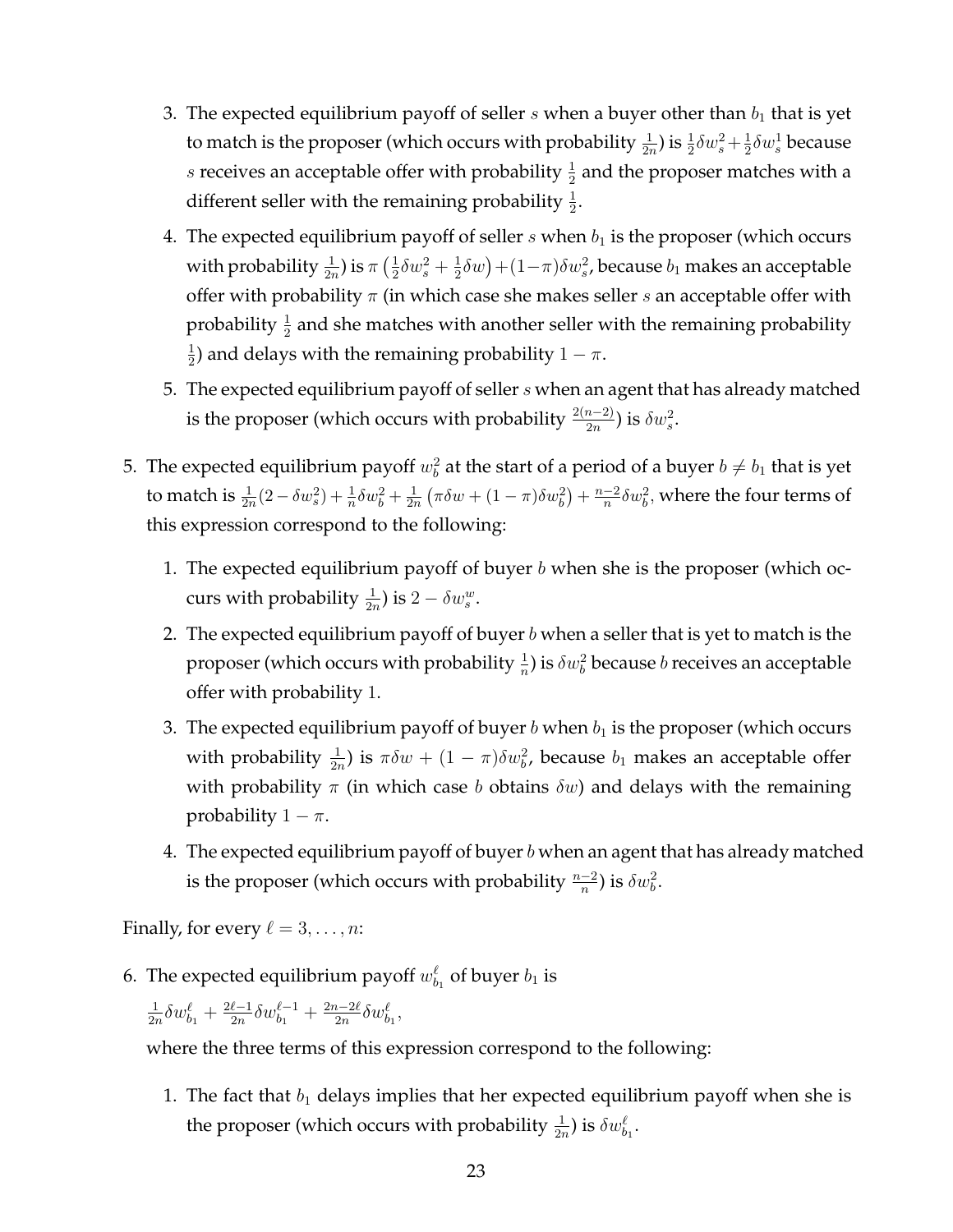- 2. The expected equilibrium payoff of  $b_1$  when a buyer other than  $b_1$  or a seller that are yet to match are the proposers (which occurs with probability  $\frac{2\ell-1}{2n}$ ), a match that does not involve  $b_1$  occurs with probability 1, so  $b_1$ 's expected equilibrium payoff is  $\delta w^{\ell-1}_{b_1}.$
- 3. With the remaining probability  $\frac{2n-2\ell}{2n}$ , an agent that has already matched is the proposer, in which case no match occurs this period and  $b_1$ 's expected equilibrium payoff is  $\delta w^\ell_{b_1}$ .
- 7. The expected equilibrium payoff  $w_s^{\ell}$  of a seller  $s$  that is yet to match is

1  $\frac{1}{2n}(2 - \delta w_b^{\ell}) + \frac{\ell-1}{2n}\delta w_s^{\ell-1} + \frac{\ell-1}{2n}$  $\frac{2-1}{2n}$   $\left(\frac{1}{\ell}\right)$  $\frac{1}{\ell}\delta w_s^{\ell} + \frac{\ell-1}{\ell}$  $\frac{-1}{\ell}\delta w_s^{\ell-1}$  +  $\frac{1}{2n}$  $\frac{1}{2n}\delta w_s^{\ell} + \frac{2(n-\ell)}{2n}$  $\frac{n-\ell)}{2n}\delta w_{s}^{\ell}$ , where the five terms of this expression correspond to the following:

- 1. The expected equilibrium payoff of seller  $s$  when she is the proposer (which occurs with probability  $\frac{1}{2n}$ ) is  $2 - \delta w_b^{\ell}$ .
- 2. The expected equilibrium payoff of seller  $s$  when another seller that is yet to match is the proposer (which occurs with probability  $\frac{\ell-1}{2n}$ ) is  $\delta w_s^{\ell-1}$ .
- 3. The expected equilibrium payoff of seller  $s$  when a buyer other than  $b_1$  that is yet to match is the proposer (which occurs with probability  $\frac{\ell-1}{2n}$ ) is  $\frac{1}{\ell}\delta w_s^{\ell} + \frac{\ell-1}{\ell}$  $\frac{-1}{\ell}\delta w_s^{\ell-1}$ because  $s$  receives an acceptable offer with probability  $\frac{1}{\ell}$  and the proposer matches with a different seller with the remaining probability  $\frac{\ell-1}{\ell}$ .
- 4. The expected equilibrium payoff of seller  $s$  when  $b_1$  is the proposer (which occurs with probability  $\frac{1}{2n}$ )  $\delta w_s^{\ell}$ .
- 5. The expected equilibrium payoff of seller  $s$  when an agent that has already matched is the proposer (which occurs with probability  $\frac{2(n-\ell)}{2n}$ ) is  $\delta w^{\ell}_{s}$ .
- 8. The expected equilibrium payoff  $w^\ell_b$  at the start of a period of a buyer  $b\neq b_1$  that is yet to match is  $\frac{1}{2n}(2 - \delta w_s^{\ell}) + \frac{\ell-2}{2n}\delta w_b^{\ell-1} + \frac{\ell}{2n}$  $\frac{\ell}{2n}\left(\frac{1}{\ell-1}\delta w_b^{\ell}+\frac{\ell-2}{\ell-1}\right)$  $\frac{\ell-2}{\ell-1}\delta w_b^{\ell-1}\Big)+\frac{1}{2n}$  $\frac{1}{2n}\delta w_b^{\ell} + \frac{2(n-\ell)}{2n}$  $\frac{n-\ell)}{2n} \delta w_b^\ell$ , where the five terms of this expression correspond to the following:
	- 1. The expected equilibrium payoff of buyer  $b$  when she is the proposer (which occurs with probability  $\frac{1}{2n}$ ) is  $2 - \delta w_s^{\ell}$ .
	- 2. The expected equilibrium payoff of buyer  $b$  when a buyer other than  $b$  or  $b_1$  that is yet to match is the proposer (which occurs with probability  $\frac{\ell-2}{2n}$ ) is  $\delta w_b^{\ell-1}.$
	- 3. The expected equilibrium payoff of buyer  $b$  when a seller that is yet to match is the proposer (which occurs with probability  $\frac{\ell}{2n}$ ) is  $\frac{1}{\ell-1}\delta w_b^{\ell} + \frac{\ell-2}{\ell-1}$  $\frac{\ell-2}{\ell-1}\delta w^{\ell-1}_b$  because  $b$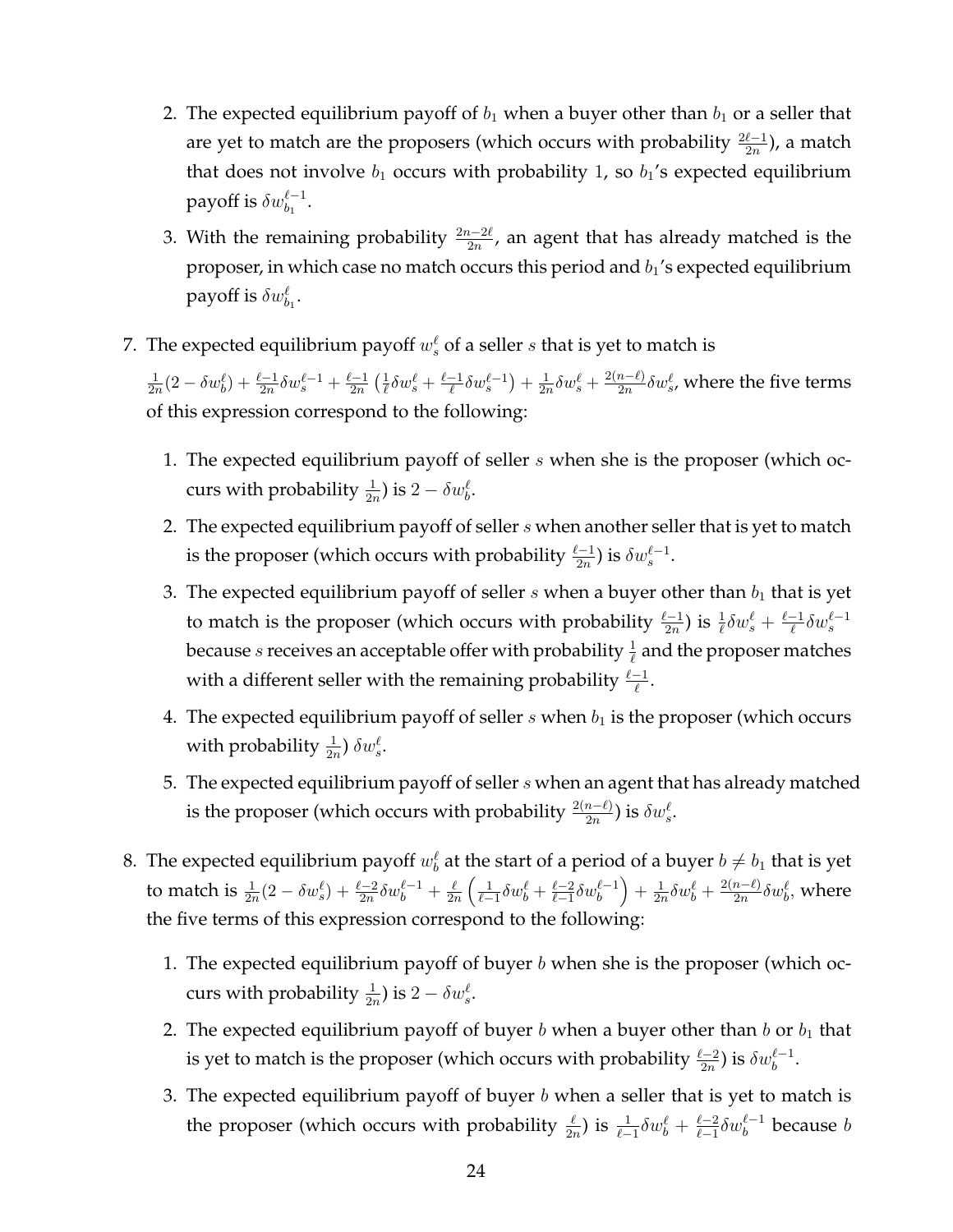<span id="page-24-1"></span>

Figure 4: Sellers' equilibrium payoff  $w_s^{\ell}$  as a function of  $\delta$  in the case  $n=4$ .

receives an acceptable offer with probability  $\frac{1}{\ell-1}$  and the proposer matches with another buyer different from  $b_1$  with the remaining probability  $\frac{\ell-2}{\ell-1}$ .

- 4. The expected equilibrium payoff of buyer b when  $b_1$  is the proposer (which occurs with probability  $\frac{1}{2n}$ ) is  $\delta w_b^{\ell}$ .
- 5. The expected equilibrium payoff of buyer  $b$  when an agent that has already matched is the proposer (which occurs with probability  $\frac{2(n-\ell)}{2n}$ ) is  $\delta w_b^\ell.$

It can be checked that the system of equations defined by points (1)-(8) have a unique valid solution  $(w^1_{b_1},w^1_{s},\pi)\cup (w^\ell_{b_1},w^\ell_{b},w^\ell_{s})_{\ell=2,3,...,n}$  for all  $\delta$  sufficiently large. Figure  $4$  illustrates how  $w_s^{\ell}$  converges to  $1/2$  as  $\delta$  goes to  $1.$ 

### <span id="page-24-0"></span>**B Construction of equilibrium in [subsection 2.2](#page-5-0)**

For any state s and any agent a, let  $w_a^s$  denote a's expected equilibrium payoff at the beginning of a period in which the state is  $s$  (before anyone enters in this period).

- 1. Recall that we defined w above as every active agent's expected payoff after  $b_1$  has matched,  $w=\frac{1}{4}$  $\frac{1}{4}(2 - \delta w) + \frac{3}{4}\delta w.$
- 2. Buyer  $b_1$ 's expected equilibrium payoff in a period in which, after this period's entry is determined, the state is 1 is  $\frac{1}{4}(1-\delta w_s^1)+\frac{3}{4}\delta w_{b_1}^1$ . In state 2,  $b_1$  is indifferent between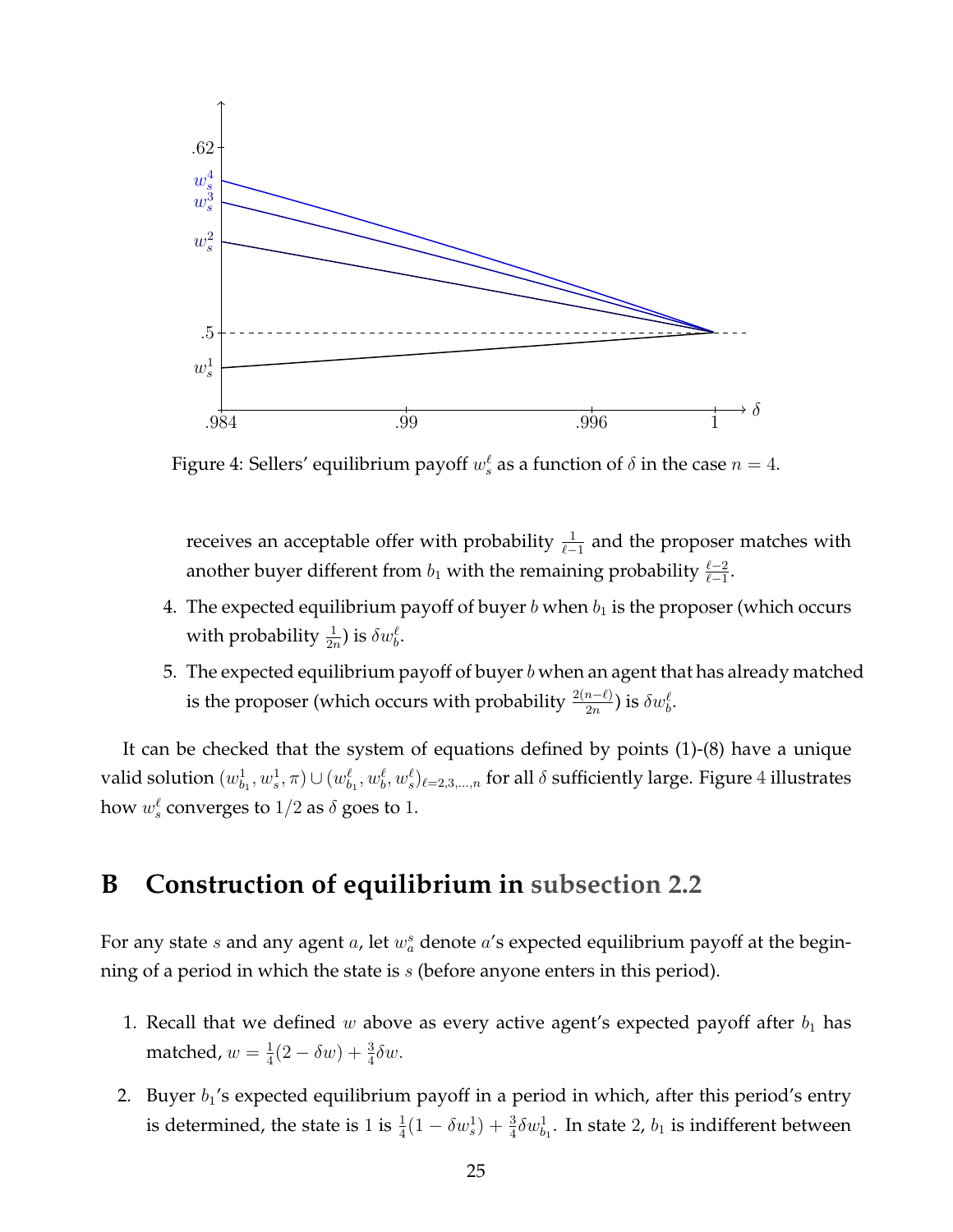making an acceptable offer and waiting for the next period, so

$$
\delta w_{b_1}^2=1-\delta w_s^2
$$

and

$$
w_{b_1}^1 = \rho \delta w_{b_1}^2 + (1 - \rho) \left( \frac{1}{4} (1 - \delta w_s^1) + \frac{3}{4} \delta w_{b_1}^1 \right).
$$

3. In state 2, buyer  $b_2$  and a seller match unless  $b_1$  is the proposer, so

$$
w_{b_1}^2 = \frac{1}{4} \delta w_{b_1}^2 + \frac{3}{4} \delta w_{b_1}^1.
$$

- 4. The expected equilibrium payoff of seller  $s$  in state  $2$  is  $\frac{1}{4}(2-\delta w_{b_2}^2)+\frac{1}{4}$   $(\frac{\pi}{2}$  $\frac{\pi}{2}\delta w + \left[1-\frac{\pi}{2}\right]$  $\frac{\pi}{2}$   $\delta w_s^2$  + 1  $rac{1}{4}$   $\left(\frac{1}{2}\right)$  $\frac{1}{2}\delta w_{s}^{2}+\frac{1}{2}$  $\frac{1}{2}\delta w_{s}^{1}$  +  $\frac{1}{4}$  $\frac{1}{4}\delta w_s^1$ . This is because
	- **–** The expected equilibrium payoff of seller *s* when she is the proposer is  $2 \delta w_{b_2}^2$ .
	- **–** The expected equilibrium payoff of seller  $s$  when buyer  $b_1$  is the proposer is π  $\frac{\pi}{2}\delta w + \left[1-\frac{\pi}{2}\right]$  $\pi\over 2]$   $\delta w_s^2$ , because in this case  $b_1$  matches with the other seller with probability  $\pi/2$  (in which case the expected payoff of s is  $\delta w$ ) and with the remaining probability, s either receives an acceptable offer or stays in the market; in either case, her expected equilibrium payoff is  $\delta w_s^2$ .
	- The expected equilibrium payoff of seller s when buyer  $b_2$  is the proposer is  $\frac{1}{2}\delta w_s^2 +$ 1  $\frac{1}{2}\delta w_s^1$ , because in this case s receives an acceptable offer with probabiity  $1/2$  (in which case her expected payoff is  $\delta w_s^2$ ) and with the remaining probability,  $b_2$ matches with the other seller (in which case her expected payoff is  $\delta w^1_s$ ).
	- **–** The expected equilibrium payoff of seller s when the other seller is the proposer is  $\delta w^1_s$ , because in this case the other seller matches with  $b_2$  with probability 1.

Hence,

$$
w_s^2 = \frac{1}{4}(2-\delta w_{b_2}^2) + \frac{1}{4}\left(\frac{\pi}{2}\delta w + \left[1-\frac{\pi}{2}\right]\delta w_s^2\right) + \frac{1}{4}\left(\frac{1}{2}\delta w_s^2 + \frac{1}{2}\delta w_s^1\right) + \frac{1}{4}\delta w_s^1,
$$

and

$$
w_s^1 = \rho w_s^2 + (1 - \rho) \left( \frac{1}{4} (1 - \delta w_{b_1}^1) + \frac{3}{4} \delta w_s^1 \right).
$$

5. Buyer  $b_2$ 's expected equilibrium payoff  $w_{b_2}^2$  in state 2 is

$$
w_{b_2}^2 = \frac{1}{4}(2 - \delta w_s^2) + \frac{1}{4}(\pi \delta w + (1 - \pi) \delta w_{b_2}^2) + \frac{1}{2}\delta w_{b_2}^2,
$$

where the three terms of this expression correspond to the following: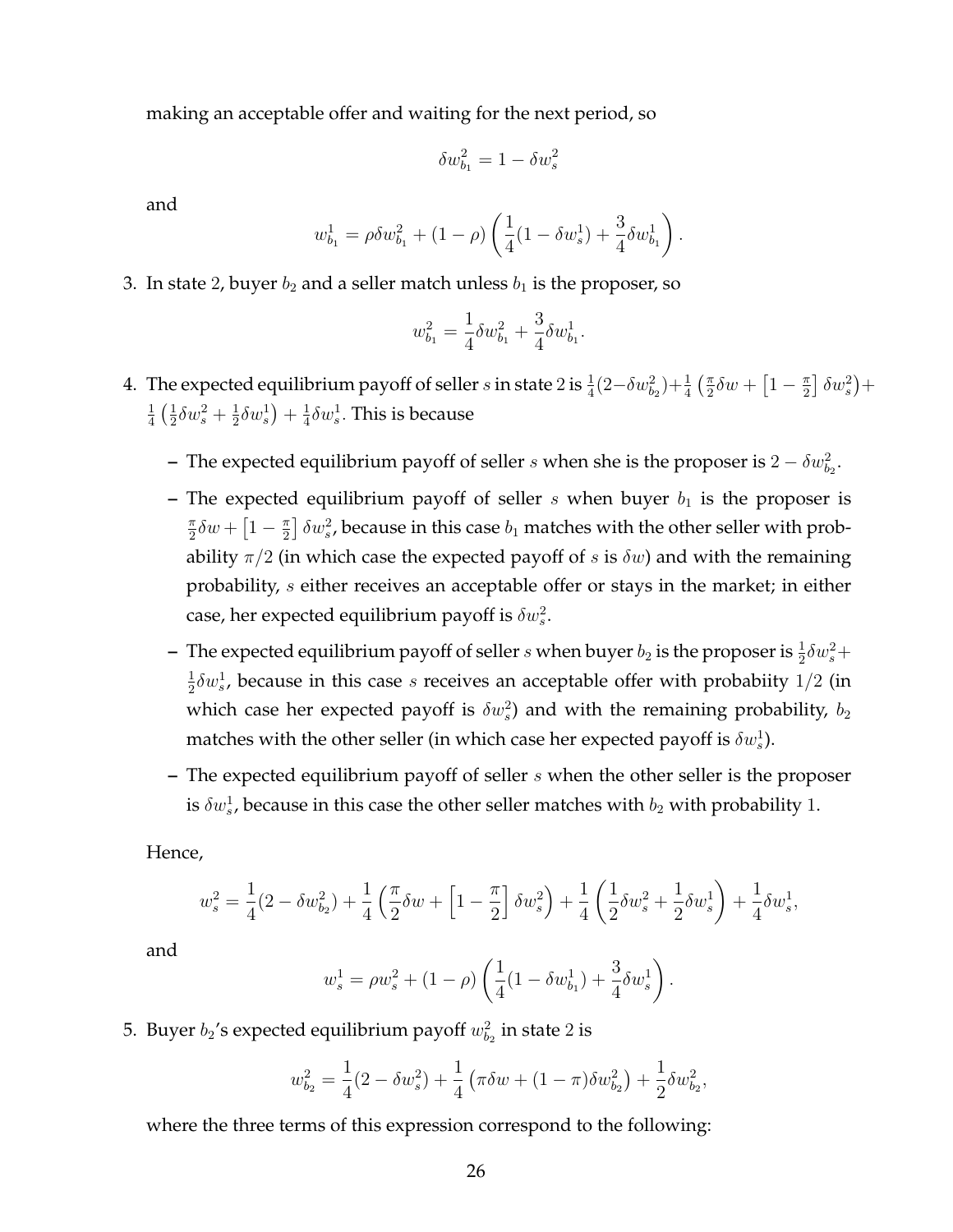- **–** The expected equilibrium payoff of buyer  $b_2$  when she is the proposer is  $2 \delta w_s^2$ .
- **–** The expected equilibrium payoff of buyer  $b_2$  when buyer  $b_1$  is the proposer is  $\pi \delta w + (1 - \pi) \delta w_{b_2}^2$ , because in this case  $b_1$  matches with probability  $\pi$  (in which case  $b_2$ 's expected equilibrium payoff is  $\delta w$ ) and no one matches (so the market stay in state 2) with the remaining probability.
- The expected equilibrium payoff of buyer  $b_2$  when a seller is the proposer is  $\delta w_{b_2}^2$ , because every seller makes her acceptable offers.

It can be checked that the seven equations defined by points (1)-(5) have a unique valid solution  $(w, w_{b_1}^1, w_s^1, w_{b_1}^2, w_{b_2}^2, w_s^2, \pi)$  for all  $\delta$  sufficiently close to 1. Figure [3](#page-7-0) in section 2 illustrates the limit of  $w_s^2$  as  $\delta$  goes to 1 for all  $0 \le \rho \le 1$ .

### <span id="page-26-0"></span>**C Existence of a type-symmetric Markov-perfect equilibrium**

We characterize the Markov perfect equilibrium of the subgame that starts at  $t = 1$  with agent  $d$  active, and then use it to show that such an equilibrium exists. The argument is similar to the one in the equilibrium existence proof in [Elliott and Nava](#page-31-11) [\(2019\)](#page-31-11). We consider the general case in which each productive match contains at most one agent of each type: Each match that contains one agent of each type in  $C \subseteq N$  generates  $y(C)$  units of surplus.

Consider a Markov-perfect-equilibrium and its corresponding value function  $V : \mathcal{A} \rightarrow \mathcal{A}$  $\mathbb{R}^m$ , where  $m$  denotes the cardinality of  $\hat{\mathcal{A}}$  and  $V(A)$  gives each agent's expected equilibrium payoff at the beginning of a period that starts with active agent set  $A$  (before any agents enter in this period). Consider a subgame with an arbitrary active agent set A. By Markov perfection, agent b accepts every offer that gives her strictly more than  $\delta V_b(A)$ , and rejects every offer that gives her strictly less than  $\delta V_b(A)$ . Hence, no one offers more than  $\delta V_b(A)$ to any agent b, and an agent of type j proposes to form  $C \subseteq N - j$  that maximizes  $y(C + j)$  $j) - \sum_{k \in C} \min_{b_k \in \mathcal{L}_k} \delta V_k(A)$ . When agent  $a$  of type  $j$  is the proposer, if there exists a coalition  $C ⊆ N - j$  such that  $y(C + j) - \sum_{k \in C} \min_{b_k \in \mathcal{L}_k} \delta V_{b_k}(A) > \delta V_a(A)$ , then she makes offers only to coalitions that maximize this net surplus, and agreement obtains with probability one. Otherwise, she delays—in the sense that she makes offers that are not accepted in equilibrium. Letting  $\pi^{a,A}(B)$  denote the probability that the set  $B$  of agents match when the set of active agents is A and agent  $a$  is the proposer, any agreement probability distribution  $\pi^{a,A}$  that is consistent with the value function  $V$  is in the set  $\Pi^{a,A}(V)$  of such distributions that satisfy that, for any set of agents B with types in  $j \in C \subseteq N$ ,  $\pi^{a,A}(B) = 0$  if  $\delta V_a(A) > y(C) - z$  $\sum_{b\in B-a} \delta V_b(A)$  or  $y(C) - \sum_{b\in B-a} \delta V_b(A) < \max_{D\subseteq N-j} (y(D+j) - \sum_{k\in D} \min_{b_k \in \mathcal{L}_k} \delta V_{b_k}(A)).$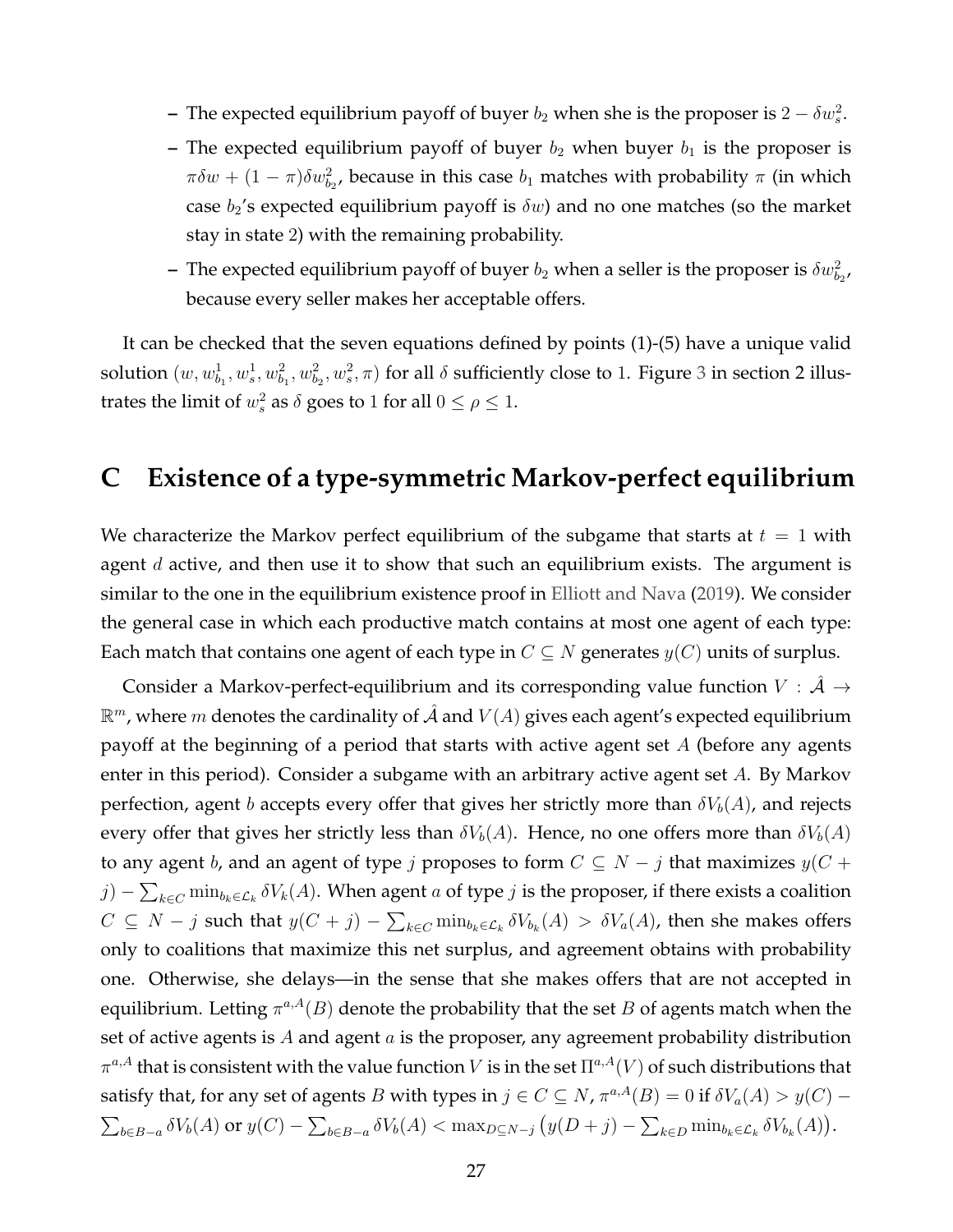For any value function V, any set of active agents A in  $\hat{A}$ , and any agent a in A of type j, define the correspondence  $f^{a,A}(V) : A \to \mathbb{R}^m$  by

$$
f_a^{a,A}(V) = \pi^{a,A}(\emptyset) \delta V_a(A) + [1 - \pi^{a,A}(\emptyset)] \max_{C \subseteq N-j} (y(C + j) - \sum_{k \in C} \min_{b_k \in \mathcal{L}_k} \delta V_{b_k}(A))
$$
  

$$
f_b^{a,A}(V) = \pi^{a,A}(\emptyset) \delta V_b(A) + \sum_{b \in B \subseteq A} \pi^{a,A}(B) \delta V_b(A) + \sum_{C \subseteq A-b} \pi_A(C) \delta V_b(A - C) \qquad \forall b \neq a,
$$

for any  $\pi^{a,A}$  in  $\Pi^{a,A}(V)$ . In other words,  $f^{a,A}(V)$  gives the set of expected payoffs that are consistent with the value function  $V$  in any history in which the active agent set is  $A$  and the proposer is agent a. Letting V denote the set of value functions  $V : \hat{\mathcal{A}} \to \mathbb{R}^m$ , consider the correspondence  $F: V \to V$  defined by

(8) 
$$
F(V)(A) = \frac{1}{n} \sum_{a \in \hat{\mathcal{A}}} f^{a,A}(V).
$$

The value function V corresponds to a Markov-perfect equilibrium payoff profile if and only if V is in  $F(V)$ , so it is enough to show that the correspondence F has a fixed point. This follows from [Kakutani'](#page-32-14)s [\(1941\)](#page-32-14) fixed point theorem . Indeed, the domain V of F is a nonempty, compact and convex subset of an Euclidean space. Moreover, since, for any A in  $\mathcal A$ and any  $a$  in  $A$  , the correspondence  $\Pi^{a,A}$  is upper-hemicontinuous with non-empty convex images, so is the correspondence  $f^{a,A}$ , and hence so is F.

## <span id="page-27-0"></span>**D Example: Agents need not be price takers when an investment deviation can trigger further investment deviations**

As in section 6.3, all agents make investments upon arriving to the market. In contrast to section 6.3, agents can observe all the previous investment choices made by other agents before choosing their own investment. We construct an equilibrium in which agents are not price takers. In particular, when a buyer makes an investment deviation, it triggers further investment deviations by other buyers that enter the market after her, and this changes the sellers' limit payoffs.

There are two types of agents, buyers and sellers, and two slots per type. The process of dynamic entry is such that there are always two active buyers and two active sellers (as in the case  $\rho = 1$  of the example of section [2.2\)](#page-5-0). Each buyer can choose to invest or to not invest. Investing costs .55. A buyer that does not invest has a matching surplus of 1 unit with any seller, whereas a buyer that invests has a matching surplus of 2 units with any seller.

We construct an equilibrium in which no buyer invests, and the unit surplus of each match is shared equally as  $\delta \to 1$ . Note that these investments are not constrained efficient.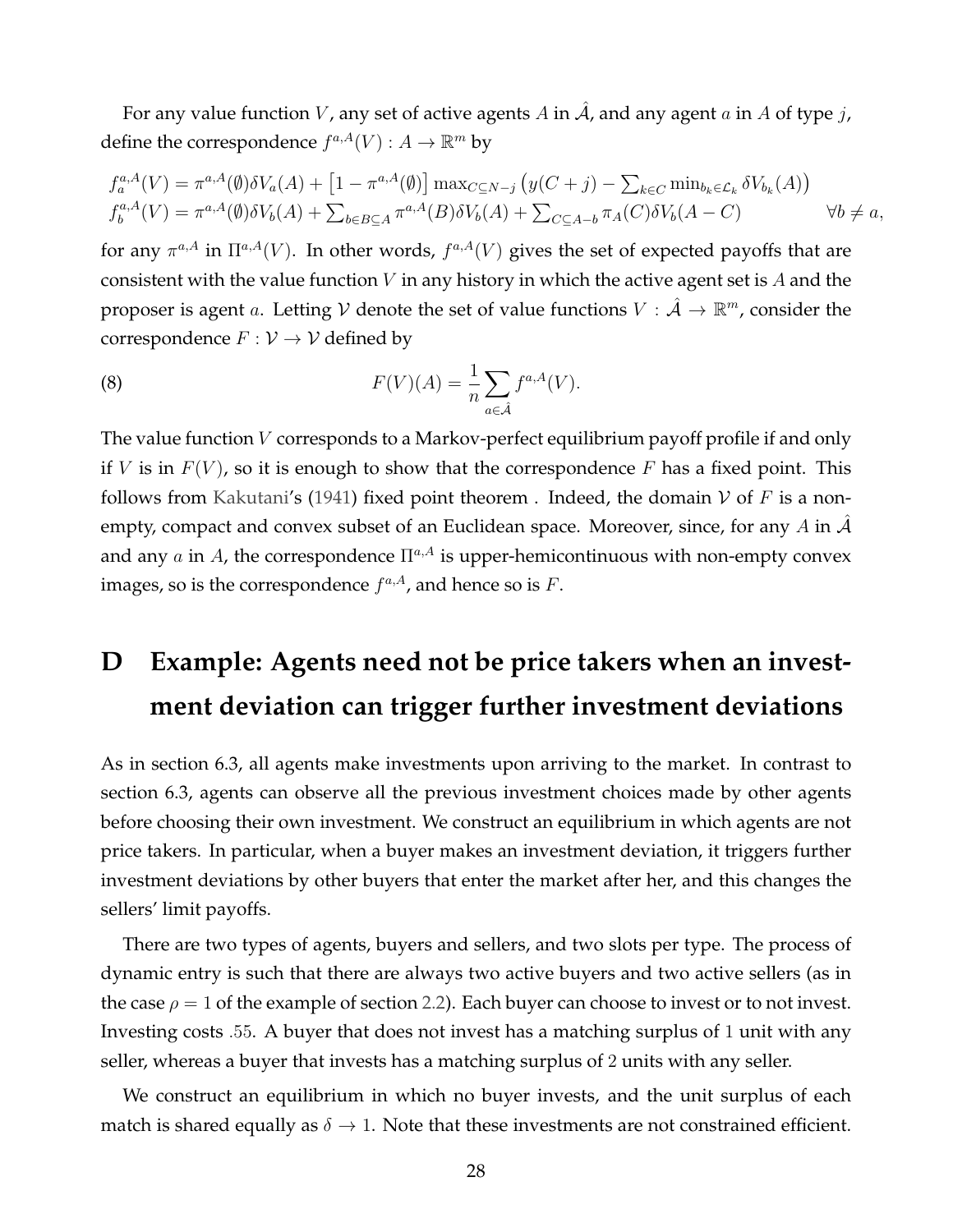In particular, if buyers were price takers, they would find it optimal to invest, because each would appropriate the unit value generated by her investment, which is larger than the cost of this investment.

There are three possible Markov states: The state 0 in which none of the two active buyers has invested, the state 1 in which only one of the two active buyers has invested, and the state 2 in which both buyers have invested. We describe an equilibrium in which:

- 1. In state 0, there is no delay: The proposer makes an acceptable offer to an agent on the other side of the market, and this offer is accepted with probability 1. Moreover, state 0 is absorbing; that is, the buyer that enters after a match occurs in state 0 never invests.
- 2. In state 1:
	- (i) Only the buyer that has not invested  $(b_2, say)$  delays, and she does so with probability 1. The sellers make acceptable offers to the buyer that has invested  $(b_1 \text{ say})$ .
	- (ii) If  $b_1$  leaves, the market stays in state 1 (that is, the buyer that replaces  $b_1$  chooses to invest) with probability  $\pi$ , and it moves to state 0 (that is, the buyer that replaces  $b_1$  chooses to not invest) with probability  $1 - \pi$ .
	- (iii) If  $b_2$  leaves, the market moves to state 2 (that is, the buyer that replaces  $b_2$  chooses to invest) with probability 1.
- 3. In state 2 there is no delay: The proposer makes an acceptable offer to an agent on the other side of the market, and this offer is accepted with probability 1. Moreover, state 2 is absorbing; that is, the buyer that enters after a match in state 2 always invests.

Everyone's equilibrium payoff  $w^0$  in state  $0$  satisfies:

$$
w^{0} = \frac{1}{4}(1 - \delta w^{0}) + \frac{3}{4}\delta w^{0}.
$$

Similarly, everyone's equilibrium payoff  $w^2$  in state 2 satisfies:

$$
w^{2} = \frac{1}{4}(2 - \delta w^{2}) + \frac{3}{4}\delta w^{2}.
$$

In state 1, buyer  $b_2$  delays with probability 1, which implies that

$$
w_{b_2}^1 = \frac{1}{4}\delta w_{b_2}^1 + \frac{3}{4}(\pi \delta w_{b_2}^1 + (1 - \pi)\delta w^0) \quad \text{and} \quad w_{b_1}^1 = \frac{1}{4}(2 - \delta w_s^1) + \frac{3}{4}\delta w_{b_1}^1.
$$

Moreover, the fact that the buyer that replaces  $b_1$  mixes between investing and not investing implies that she is indifferent between these two choices; that is,

$$
\delta w_{b_1}^1 - .55 = \delta w^0.
$$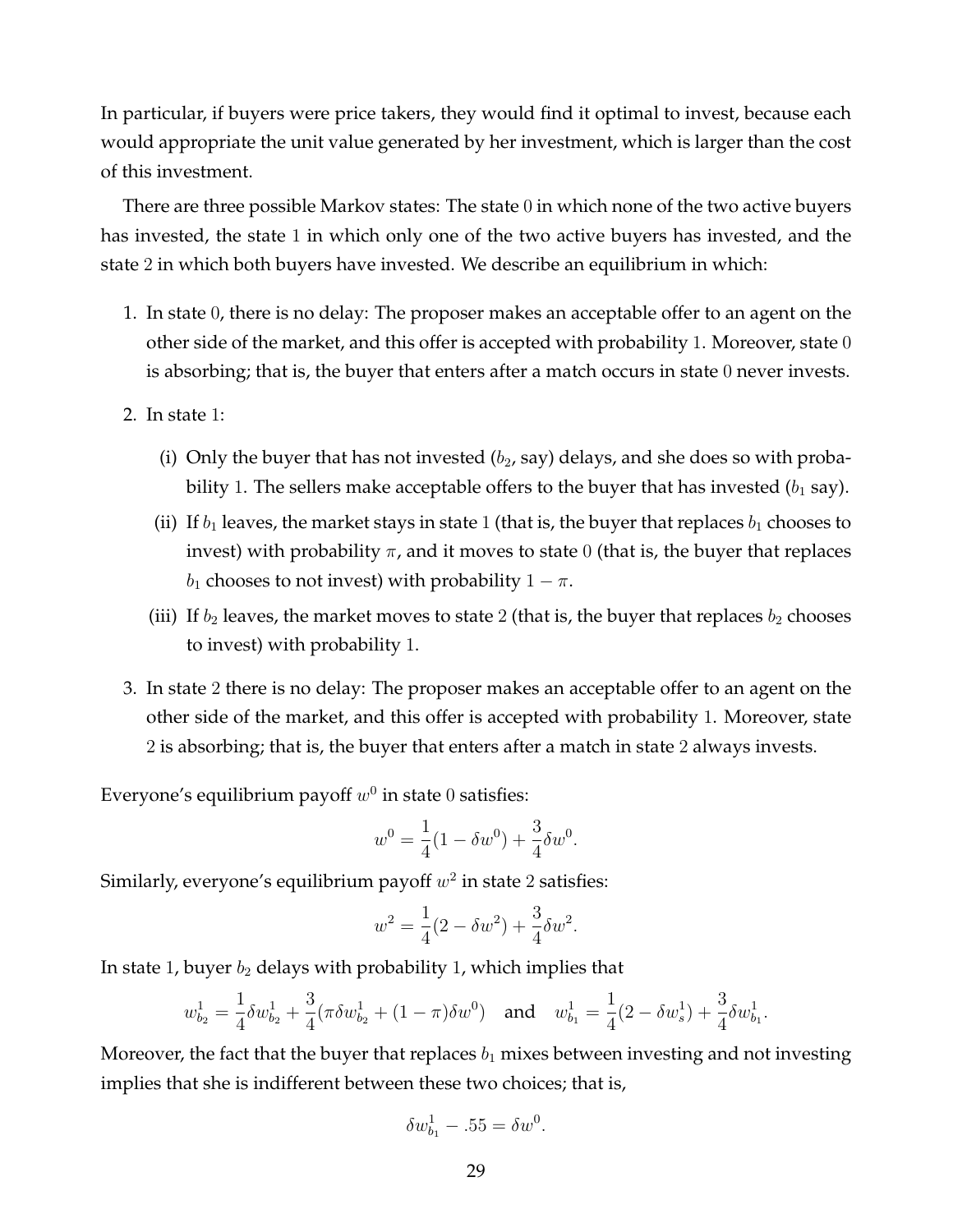Finally, the equilibrium payoff of any seller  $s$  in state 1 satisfies:

$$
w_s^1 = \frac{1}{4}(2 - \delta w_{b_1}^1) + \frac{1}{4}\left(\frac{1}{2}\delta w_s^1 + \frac{1}{2}(\pi \delta w_s^1 + (1 - \pi)\delta w^0)\right) + \frac{1}{4}\delta w_s^1 + \frac{1}{4}(\pi \delta w_s^1 + (1 - \pi)\delta w^0)
$$

where the first term corresponds to the event that  $s$  is the proposer, the second term corresponds to the event that  $b_1$  is the proposer, the third term corresponds to the event that  $b_2$  is the proposer, and the fourth term corresponds to the event that the other seller is the proposer.

It can be verified that the solution to the six equations above satisfies  $w^0\rightarrow 1/2$ ,  $w^2\rightarrow 1$ ,  $w^1_{b_1}\to 1.1$ ,  $w^1_{b_2}\to$  .15,  $w^1_s\to$  .9 and  $\pi\to 1$  as  $\delta\to 1$ . Hence, the strategies described constitute an equilibrium for all sufficiently high discount factors  $\delta$ . In particular,  $\delta w^0 = \delta w^1_{b_1} - c$  and  $\delta w^2-c>\delta w^1_{b_2}$ , so the buyers' investment choices are optimal. Moreover,  $\delta w^1_{b_2}+\delta w^1_s>1$ , so it is optimal for  $b_2$  to delay in state 1. We conclude that no one ever investing (that is, staying in state 0 forever) is part of an equilibrium for all  $\delta$  sufficiently large.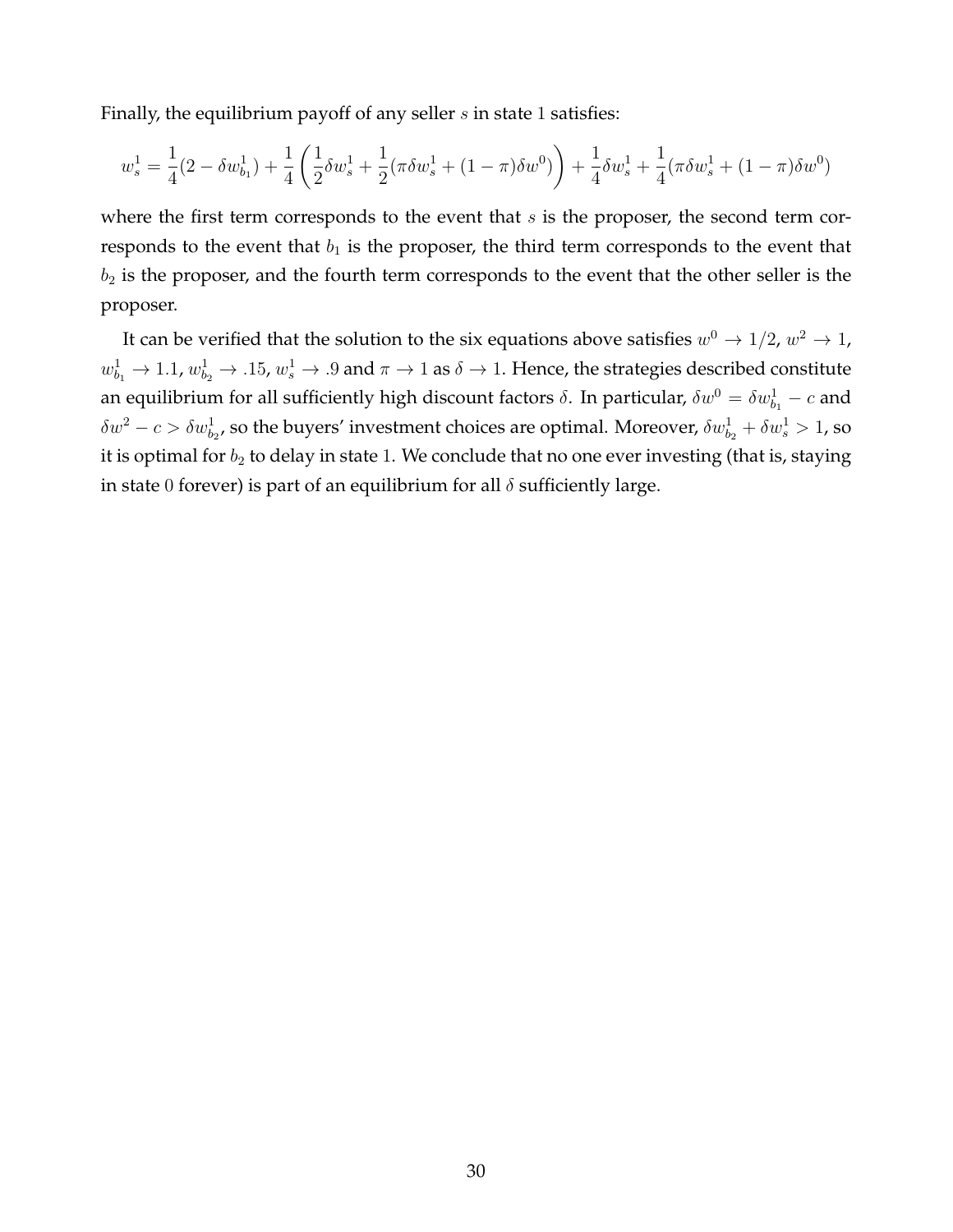### **References**

- <span id="page-30-1"></span>ACEMOGLU, D. (1997): "Training and innovation in an imperfect labour market," *The Review of Economic Studies*, 64, 445–464.
- <span id="page-30-2"></span>ACEMOGLU, D. AND R. SHIMER (1999): "Holdups and efficiency with search frictions," *International Economic Review*, 40, 827–849.
- <span id="page-30-4"></span>AKBARPOUR, M., S. D. KOMINERS, S. LI, AND P. R. MILGROM (2020): "Investment Incentives in Near-Optimal Mechanisms," *Available at SSRN 3544100*.
- <span id="page-30-0"></span>BECKER, G. S. (1962): "Investment in human capital: A theoretical analysis," *Journal of political economy*, 70, 9–49.
- <span id="page-30-11"></span>BESTER, H. (2013): "Investments and the holdup problem in a matching market," *Journal of Mathematical Economics*, 49, 302–311.
- <span id="page-30-8"></span>BINMORE, K. G. AND M. J. HERRERO (1988): "Security equilibrium," *The Review of Economic Studies*, 55, 33–48.
- <span id="page-30-12"></span>CHE, Y.-K. AND J. SÁKOVICS (2004): "A dynamic theory of holdup," *Econometrica*, 72, 1063– 1103.
- <span id="page-30-7"></span>CHIAPPORI, P.-A., M. C. DIAS, AND C. MEGHIR (2018): "The Marriage Market, Labor Supply, and Education Choice," *Journal of Political Economy*, 126, S26–S72.
- <span id="page-30-6"></span>CHIAPPORI, P.-A., B. SALANIÉ, AND Y. WEISS (2017): "Partner choice, investment in children, and the marital college premium," *The American Economic Review*, 107, 2109–67.
- <span id="page-30-3"></span>COLE, H., G. MAILATH, AND A. POSTLEWAITE (2001a): "Efficient non-contractible investments in finite economies," *The BE Journal of Theoretical Economics*, 1, 1–34.
- <span id="page-30-5"></span>——— (2001b): "Efficient non-contractible investments in large economies," *Journal of Economic Theory*, 101, 333–373.
- <span id="page-30-10"></span>DÁVILA, J. AND J. EECKHOUT (2008): "Competitive bargaining equilibrium," *Journal of Economic Theory*, 139, 269–294.
- <span id="page-30-9"></span>DE FRAJA, G. AND J. SÁKOVICS (2001): "Walras retrouvé: Decentralized trading mechanisms and the competitive price," *Journal of Political Economy*, 109, 842–863.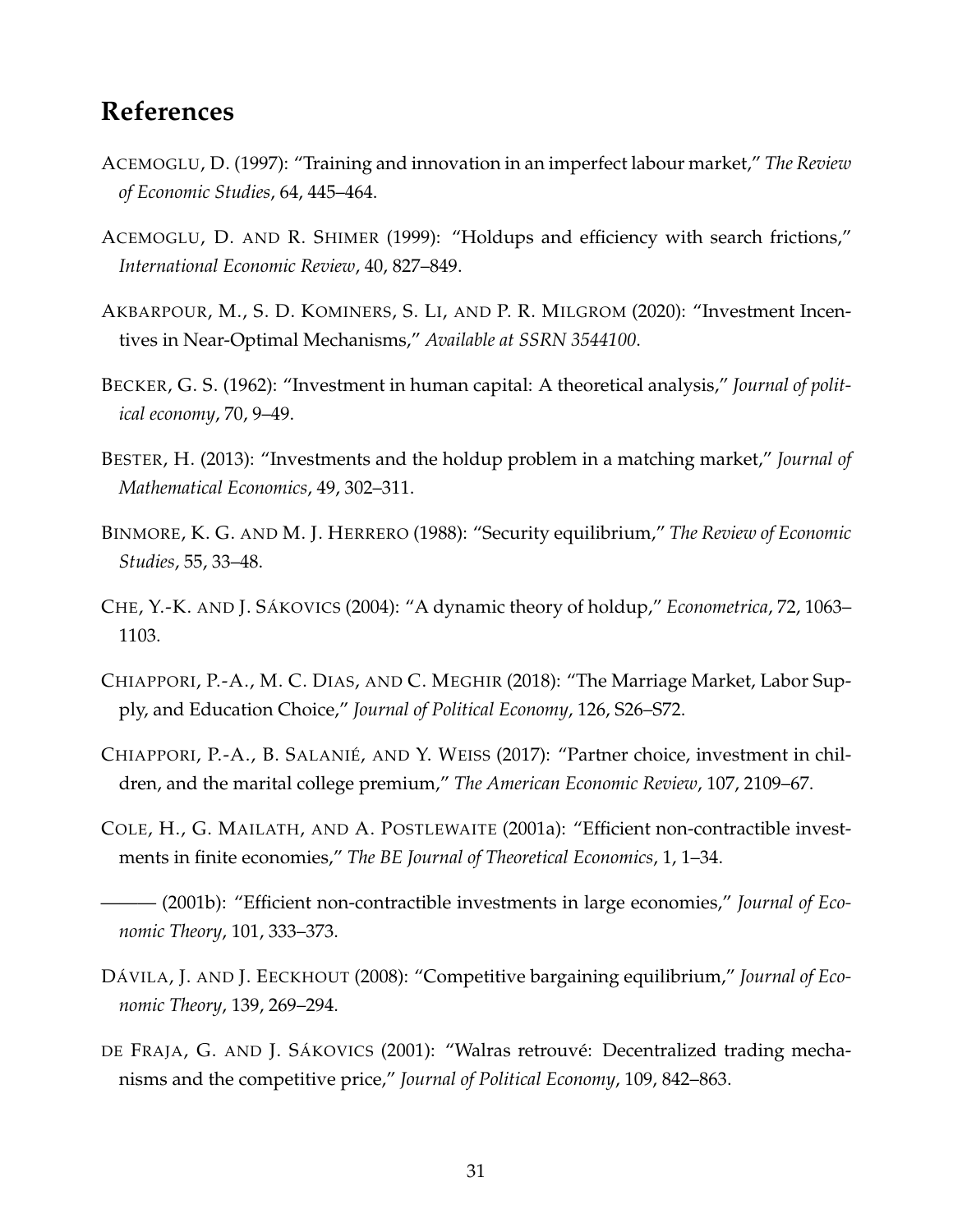- <span id="page-31-7"></span>DECKER, R. A., J. HALTIWANGER, R. S. JARMIN, AND J. MIRANDA (2020): "Changing Business Dynamism and Productivity: Shocks versus Responsiveness," *The American Economic Review*, 110, 3952–90.
- <span id="page-31-8"></span>DIZDAR, D. (2018): "Two-sided investment and matching with multidimensional cost types and attributes," *American Economic Journal: Microeconomics*, 10, 86–123.
- <span id="page-31-4"></span>ELLIOTT, M. (2015): "Inefficiencies in networked markets," *American Economic Journal: Microeconomics*, 7, 43–82.
- <span id="page-31-11"></span>ELLIOTT, M. AND F. NAVA (2019): "Decentralized bargaining in matching markets: Efficient stationary equilibria and the core," *Theoretical Economics*, 14, 211–251.
- <span id="page-31-13"></span>FUDENBERG, D. AND J. TIROLE (1991): *Game theory*, MIT Press.
- <span id="page-31-9"></span>GALE, D. (1987): "Limit theorems for markets with sequential bargaining," *Journal of Economic Theory*, 43, 20–54.
- <span id="page-31-10"></span>GALE, D. AND H. SABOURIAN (2005): "Complexity and competition," *Econometrica*, 73, 739– 769.
- <span id="page-31-3"></span>GRETSKY, N. E., J. M. OSTROY, AND W. R. ZAME (1999): "Perfect competition in the continuous assignment model," *Journal of Economic Theory*, 88, 60–118.
- <span id="page-31-1"></span>GROSSMAN, S. J. AND O. D. HART (1986): "The costs and benefits of ownership: A theory of vertical and lateral integration," *Journal of Political Economy*, 94, 691–719.
- <span id="page-31-0"></span>GROUT, P. A. (1984): "Investment and wages in the absence of binding contracts: A Nash bargaining approach," *Econometrica*, 449–460.
- <span id="page-31-12"></span>GUL, F. (2001): "Unobservable Investment and the Hold-Up Problem," *Econometrica*, 69, 343–376.
- <span id="page-31-5"></span>HART, O. AND J. MOORE (1990): "Property Rights and the Nature of the Firm," *Journal of Political Economy*, 98, 1119–1158.
- <span id="page-31-2"></span>HATFIELD, J. W., F. KOJIMA, AND S. D. KOMINERS (2019): "Strategy-proofness, investment efficiency, and marginal returns: An equivalence," *Becker Friedman Institute for Research in Economics Working Paper*.
- <span id="page-31-6"></span>HOSIOS, A. J. (1990): "On the efficiency of matching and related models of search and unemployment," *The Review of Economic Studies*, 57, 279–298.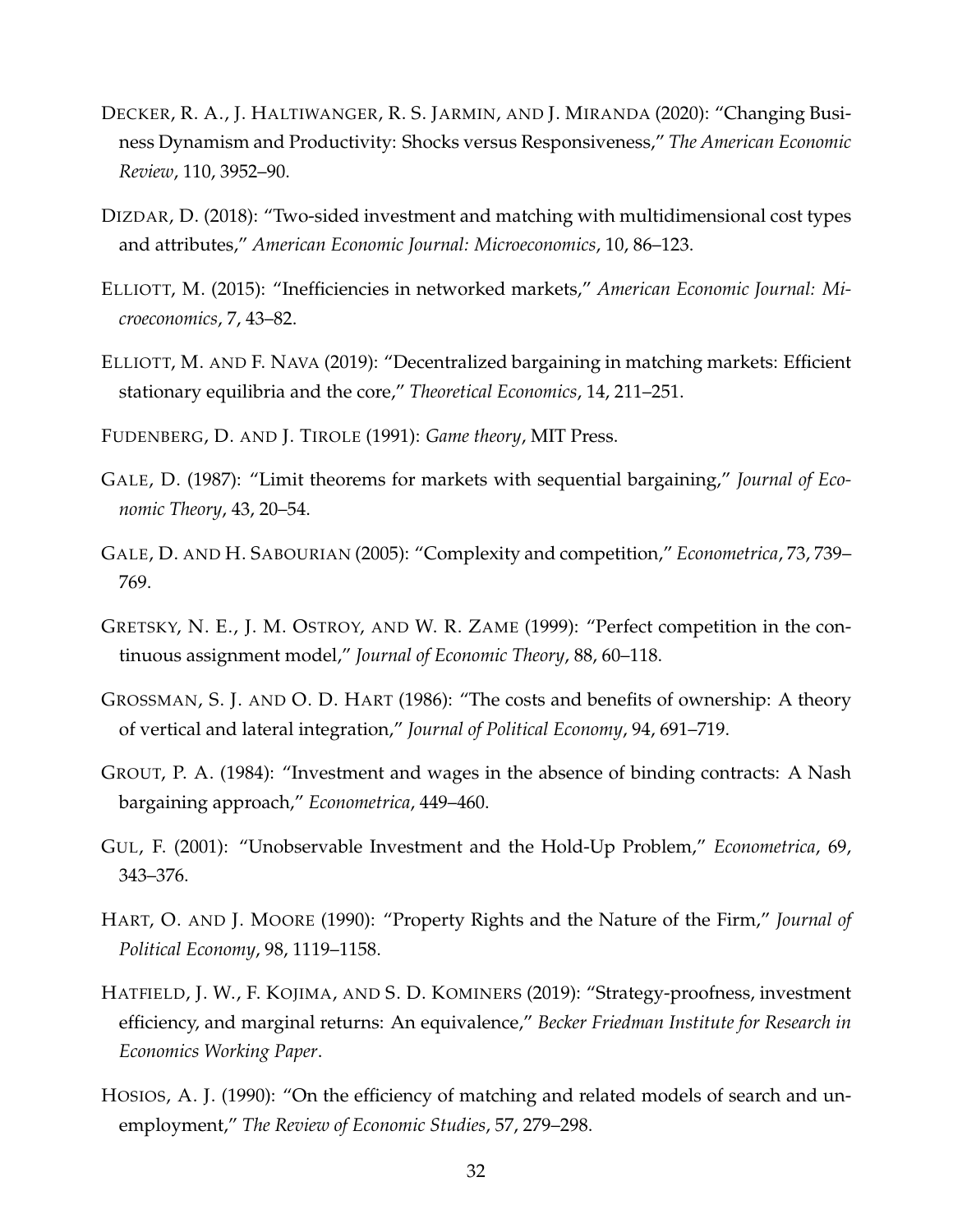- <span id="page-32-14"></span>KAKUTANI, S. (1941): "A generalization of Brouwer's fixed point theorem," *Duke Mathematical Journal*, 8, 457–459.
- <span id="page-32-8"></span>LAUERMANN, S. (2013): "Dynamic matching and bargaining games: A general approach," *The American Economic Review*, 103, 663–689.
- <span id="page-32-11"></span>LAUERMANN, S., G. NÖLDEKE, AND T. TRÖGER (2020): "The Balance Condition in Searchand-Matching Models," *Econometrica*, 88, 595–618.
- <span id="page-32-3"></span>LEONARD, H. B. (1983): "Elicitation of honest preferences for the assignment of individuals to positions," *Journal of Political Economy*, 91, 461–479.
- <span id="page-32-4"></span>MAILATH, G. J., A. POSTLEWAITE, AND L. SAMUELSON (2017): "Premuneration values and investments in matching markets," *The Economic Journal*, 127, 2041–2065.
- <span id="page-32-1"></span>MAKOWSKI, L. AND J. M. OSTROY (1995): "Appropriation and efficiency: A revision of the first theorem of welfare economics," *The American Economic Review*, 808–827.
- <span id="page-32-12"></span>MANEA, M. (2011): "Bargaining in stationary networks," *The American Economic Review*, 101, 2042–2080.
- <span id="page-32-7"></span>MCLENNAN, A. AND H. SONNENSCHEIN (1991): "Sequential bargaining as a noncooperative foundation for Walrasian equilibrium," *Econometrica*, 59, 1395–1424.
- <span id="page-32-13"></span>NGUYEN, T. (2015): "Coalitional bargaining in networks," *Operations Research*, 63, 501–511.
- <span id="page-32-2"></span>NÖLDEKE, G. AND L. SAMUELSON (2015): "Investment and competitive matching," *Econometrica*, 83, 835–896.
- <span id="page-32-9"></span>POLANSKI, A. AND F. VEGA-REDONDO (2018): "Bargaining frictions in trading networks," *The BE Journal of Theoretical Economics*, 18.
- <span id="page-32-0"></span>ROGERSON, W. P. (1992): "Contractual solutions to the hold-up problem," *The Review of Economic Studies*, 59, 777–793.
- <span id="page-32-10"></span>RUBINSTEIN, A. (1982): "Perfect equilibrium in a bargaining model," *Econometrica*, 97–109.
- <span id="page-32-6"></span><span id="page-32-5"></span>RUBINSTEIN, A. AND A. WOLINSKY (1985): "Equilibrium in a market with sequential bargaining," *Econometrica*, 1133–1150.
	- ——— (1990): "Decentralized trading, strategic behaviour and the Walrasian outcome," *The Review of Economic Studies*, 57, 63–78.